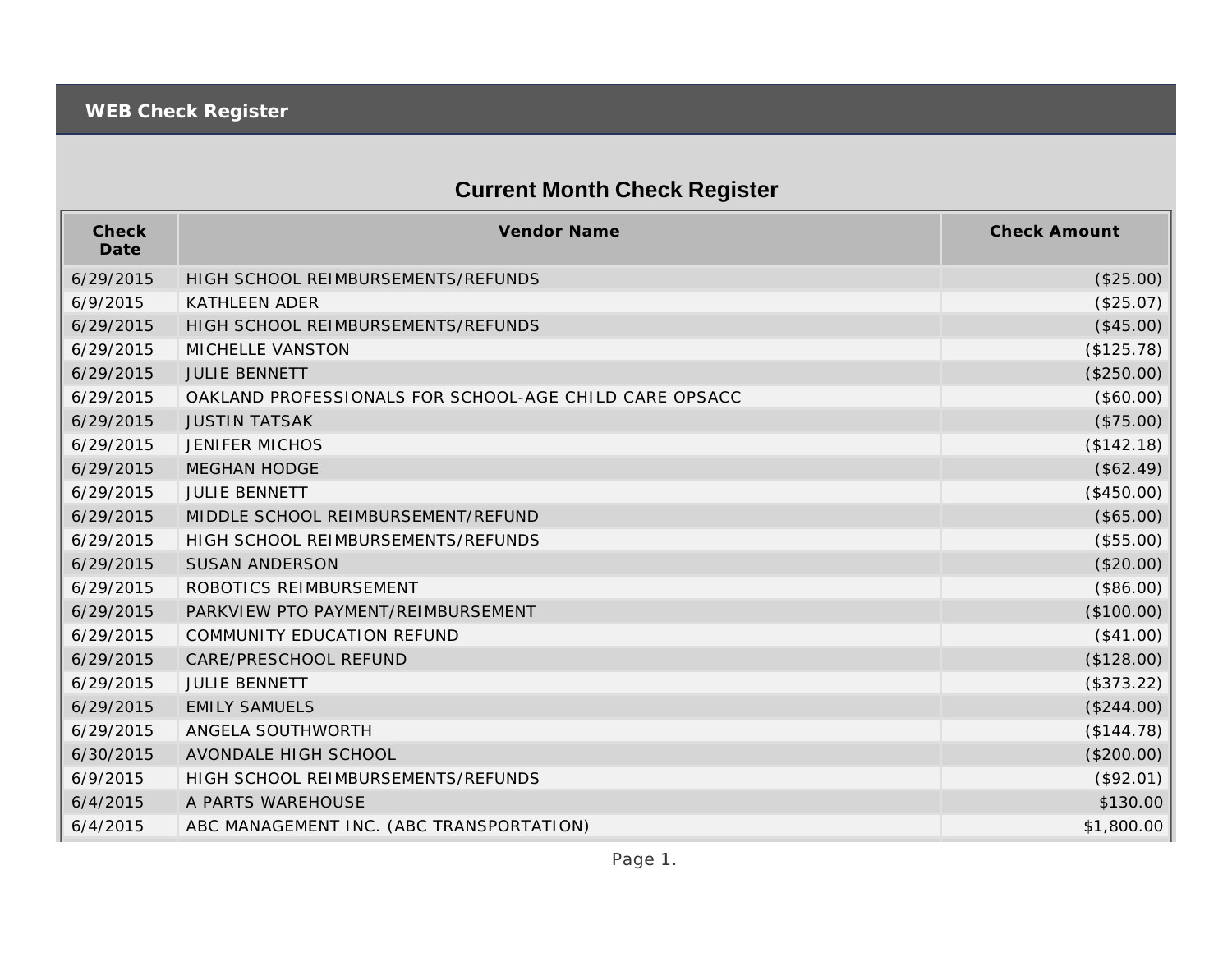| 6/4/2015 | ABSOPURE WATER COMPANY DEPT #850560               | \$43.75     |
|----------|---------------------------------------------------|-------------|
| 6/4/2015 | ADRENALINE FUNDRAISING                            | \$864.00    |
| 6/4/2015 | AINSLEY SONNTAG                                   | \$158.22    |
| 6/4/2015 | ANGELINA KREGER                                   | \$103.00    |
| 6/4/2015 | <b>ANNE DEMEYER</b>                               | \$210.82    |
| 6/4/2015 | ATHLETIC REIMBURSEMENTS/REFUNDS                   | \$593.21    |
| 6/4/2015 | ATHLETIC REIMBURSEMENTS/REFUNDS                   | \$75.00     |
| 6/4/2015 | ATHLETIC REIMBURSEMENTS/REFUNDS                   | \$98.39     |
| 6/4/2015 | ATHLETIC REIMBURSEMENTS/REFUNDS                   | \$71.53     |
| 6/4/2015 | ATHLETIC REIMBURSEMENTS/REFUNDS                   | \$51.74     |
| 6/4/2015 | ATHLETIC REIMBURSEMENTS/REFUNDS                   | \$101.72    |
| 6/4/2015 | ATHLETIC REIMBURSEMENTS/REFUNDS                   | \$75.00     |
| 6/4/2015 | BELLE TIRE DISTRIBUTORS                           | \$925.64    |
| 6/4/2015 | <b>BILL KELP</b>                                  | \$2,680.00  |
| 6/4/2015 | <b>BRETT ALLEN KUHN</b>                           | \$1,000.00  |
| 6/4/2015 | <b>CHARLES HOKETT</b>                             | \$227.50    |
| 6/4/2015 | CHARLES M. KAZALEH                                | \$465.00    |
| 6/4/2015 | CINTAS CORPORATION #31                            | \$162.30    |
| 6/4/2015 | CITY OF NOVI TREASURER'S OFFICE                   | \$47,465.00 |
| 6/4/2015 | <b>COLLEGE BOARD</b>                              | \$92,164.00 |
| 6/4/2015 | COMMUNITY EDUCATION REFUND                        | \$48.00     |
| 6/4/2015 | COMMUNITY EDUCATION REFUND                        | \$505.00    |
| 6/4/2015 | COMMUNITY EDUCATION REFUND                        | \$60.00     |
| 6/4/2015 | COMMUNITY EDUCATION REFUND                        | \$460.00    |
| 6/4/2015 | <b>CONNIE ATIA-AHRENS</b>                         | \$12.99     |
| 6/4/2015 | <b>CUMMINS BRIDGEWAY LLC</b>                      | \$1,470.78  |
| 6/4/2015 | CURRICULUM ASSOCIATES, INC.                       | \$30.07     |
| 6/4/2015 | <b>DARIUS DAVIS</b>                               | \$70.00     |
| 6/4/2015 | DAVID JOHN BEATON                                 | \$1,500.00  |
| 6/4/2015 | DEERFIELD COMMUNITY COUNCIL PAYMENT/REIMBURSEMENT | \$247.23    |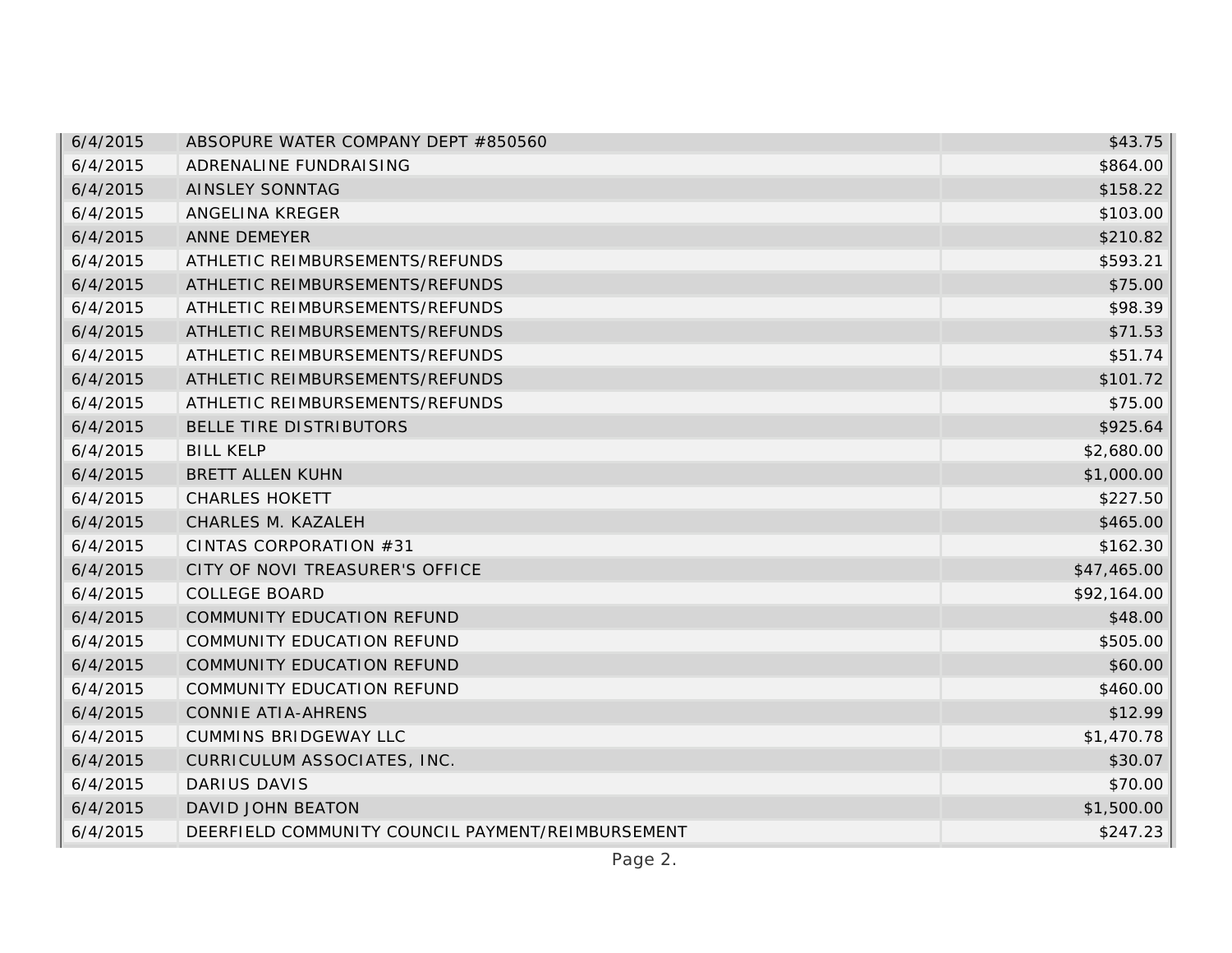| 6/4/2015 | DEERFIELD COMMUNITY COUNCIL PAYMENT/REIMBURSEMENT               | \$995.64     |
|----------|-----------------------------------------------------------------|--------------|
| 6/4/2015 | DEERFIELD COMMUNITY COUNCIL PAYMENT/REIMBURSEMENT               | \$595.00     |
| 6/4/2015 | DEERFIELD COMMUNITY COUNCIL PAYMENT/REIMBURSEMENT               | \$51.92      |
| 6/4/2015 | DEERFIELD COMMUNITY COUNCIL PAYMENT/REIMBURSEMENT               | \$105.98     |
| 6/4/2015 | DEERFIELD COMMUNITY COUNCIL PAYMENT/REIMBURSEMENT               | \$279.79     |
| 6/4/2015 | DEERFIELD COMMUNITY COUNCIL PAYMENT/REIMBURSEMENT               | \$137.32     |
| 6/4/2015 | DEERFIELD COMMUNITY COUNCIL PAYMENT/REIMBURSEMENT               | \$40.00      |
| 6/4/2015 | DEERFIELD COMMUNITY COUNCIL PAYMENT/REIMBURSEMENT               | \$170.42     |
| 6/4/2015 | <b>EMILY PARKER POHLONSKI</b>                                   | \$686.00     |
| 6/4/2015 | ENVIRO-CLEAN SERVICES, INC.                                     | \$125,837.49 |
| 6/4/2015 | EXELON CORPORATION CONSTELLATION NEW ENERGY - GAS DIVISION, LLC | \$0.00       |
| 6/4/2015 | EXELON CORPORATION CONSTELLATION NEW ENERGY - GAS DIVISION, LLC | \$39,615.18  |
| 6/4/2015 | FARMINGTON PUBLIC SCHOOL DISTRICT                               | \$56,266.00  |
| 6/4/2015 | <b>FLASH GLASS</b>                                              | \$95.00      |
| 6/4/2015 | FOLLETT SCHOOL SOLUTIONS, INC.                                  | \$127.85     |
| 6/4/2015 | <b>GICENTROY HENRY</b>                                          | \$118.83     |
| 6/4/2015 | <b>HEATHER MERTE</b>                                            | \$53.97      |
| 6/4/2015 | HIGH SCHOOL REIMBURSEMENTS/REFUNDS                              | \$74.00      |
| 6/4/2015 | HOEKSTRA TRANSPORTATION, INC.                                   | \$164.80     |
| 6/4/2015 | HURON CLINTON METROPOLITAN AUTHORITY                            | \$130.00     |
| 6/4/2015 | <b>JAMES VANEIZENGA</b>                                         | \$74.99      |
| 6/4/2015 | <b>JESSICA PAIGE STCHUR</b>                                     | \$840.00     |
| 6/4/2015 | <b>JODI FORSTER</b>                                             | \$218.85     |
| 6/4/2015 | <b>JODY PAYNE</b>                                               | \$49.97      |
| 6/4/2015 | <b>JOSEPH JANKOWSKI</b>                                         | \$2,000.00   |
| 6/4/2015 | JOSTENS, INC.                                                   | \$129.95     |
| 6/4/2015 | <b>JS FRY CONSULTING</b>                                        | \$5,017.60   |
| 6/4/2015 | JUNIOR SIX SIGMA LLC BRICKS 4 KIDS                              | \$2,090.00   |
| 6/4/2015 | FOUNDATIONS OF CREATIVE VISION                                  | \$4,114.00   |
| 6/4/2015 | KIMBERLY LAMMERS                                                | \$1,920.00   |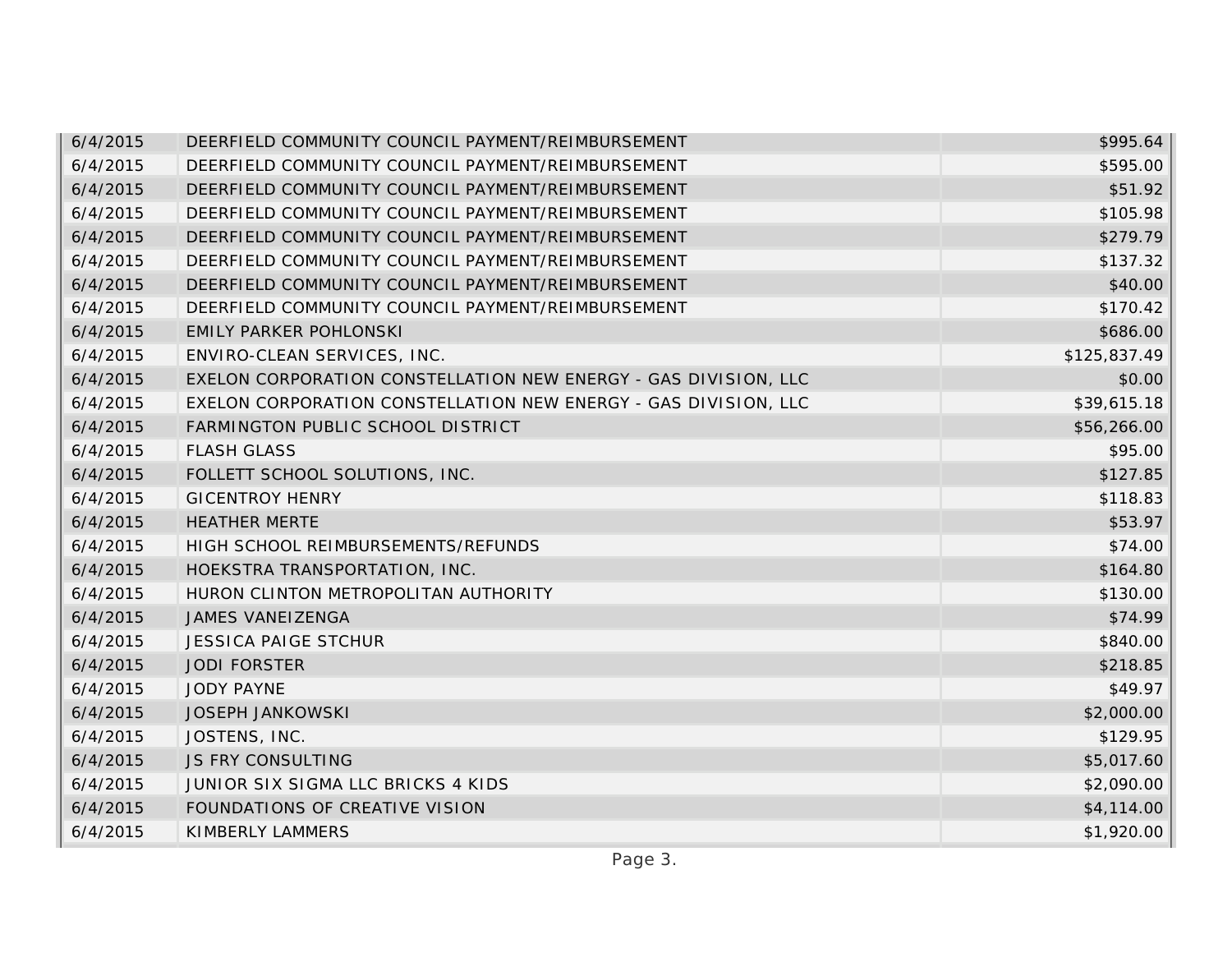| 6/4/2015 | KNIGHT'S AUTO SUPPLY, INC.                           | \$154.36   |
|----------|------------------------------------------------------|------------|
| 6/4/2015 | L IMAGES                                             | \$29.64    |
| 6/4/2015 | <b>LAURA PENNYCUFF</b>                               | \$34.73    |
| 6/4/2015 | <b>LAURIE JONES</b>                                  | \$28.84    |
| 6/4/2015 | LAWSON PRODUCTS INC.                                 | \$161.73   |
| 6/4/2015 | <b>LISA FENCHEL</b>                                  | \$24.76    |
| 6/4/2015 | M.A.P.T. MICHIGAN ASSOC. FOR PUPIL TRANSPORTATION    | \$140.00   |
| 6/4/2015 | <b>MARSHA REID</b>                                   | \$1,235.03 |
| 6/4/2015 | <b>MARY ANN DILLON</b>                               | \$60.00    |
| 6/4/2015 | MATHESON TRI-GAS, INC.                               | \$636.05   |
| 6/4/2015 | <b>MEETA KAKAR</b>                                   | \$2,150.00 |
| 6/4/2015 | MICHELLE EVANS                                       | \$54.19    |
| 6/4/2015 | MICHELLE R. TRAINOR                                  | \$57.50    |
| 6/4/2015 | MICHIGAN ASSOC. OF SECONDARY SCHOOL PRINCIPALS MASSP | \$990.00   |
| 6/4/2015 | MICHIGAN EDUCATION SAVINGS PROGRAM ACCOUNT 317819166 | \$335.00   |
| 6/4/2015 | MICHIGAN MATHEMATICS LEAGUE                          | \$80.00    |
| 6/4/2015 | NOVI HIGH SCHOOL ATHLETIC BOOSTERS                   | \$900.00   |
| 6/4/2015 | OAKLAND SCHOOLS                                      | \$500.00   |
| 6/4/2015 | PAMELA A. MANSFIELD                                  | \$70.00    |
| 6/4/2015 | PAPER DIRECT, INC                                    | \$120.95   |
| 6/4/2015 | PLANTE & MORAN, PLLC                                 | \$7,000.00 |
| 6/4/2015 | PLANTERRA CORPORATION                                | \$7,716.61 |
| 6/4/2015 | RELIABLE DELIVERY LOGISTICS, INC.                    | \$1,755.00 |
| 6/4/2015 | RHONDA HOFFMAN                                       | \$35.00    |
| 6/4/2015 | <b>RICK GREEN</b>                                    | \$184.99   |
| 6/4/2015 | ROBERT ARMSTRONG                                     | \$299.95   |
| 6/4/2015 | ROBERT J. STEEH                                      | \$348.45   |
| 6/4/2015 | ROBOTICS REIMBURSEMENT                               | \$188.75   |
| 6/4/2015 | ROSIE M. CHAPMAN                                     | \$440.00   |
| 6/4/2015 | <b>SCHOLASTIC BOOK FAIRS</b>                         | \$2,676.89 |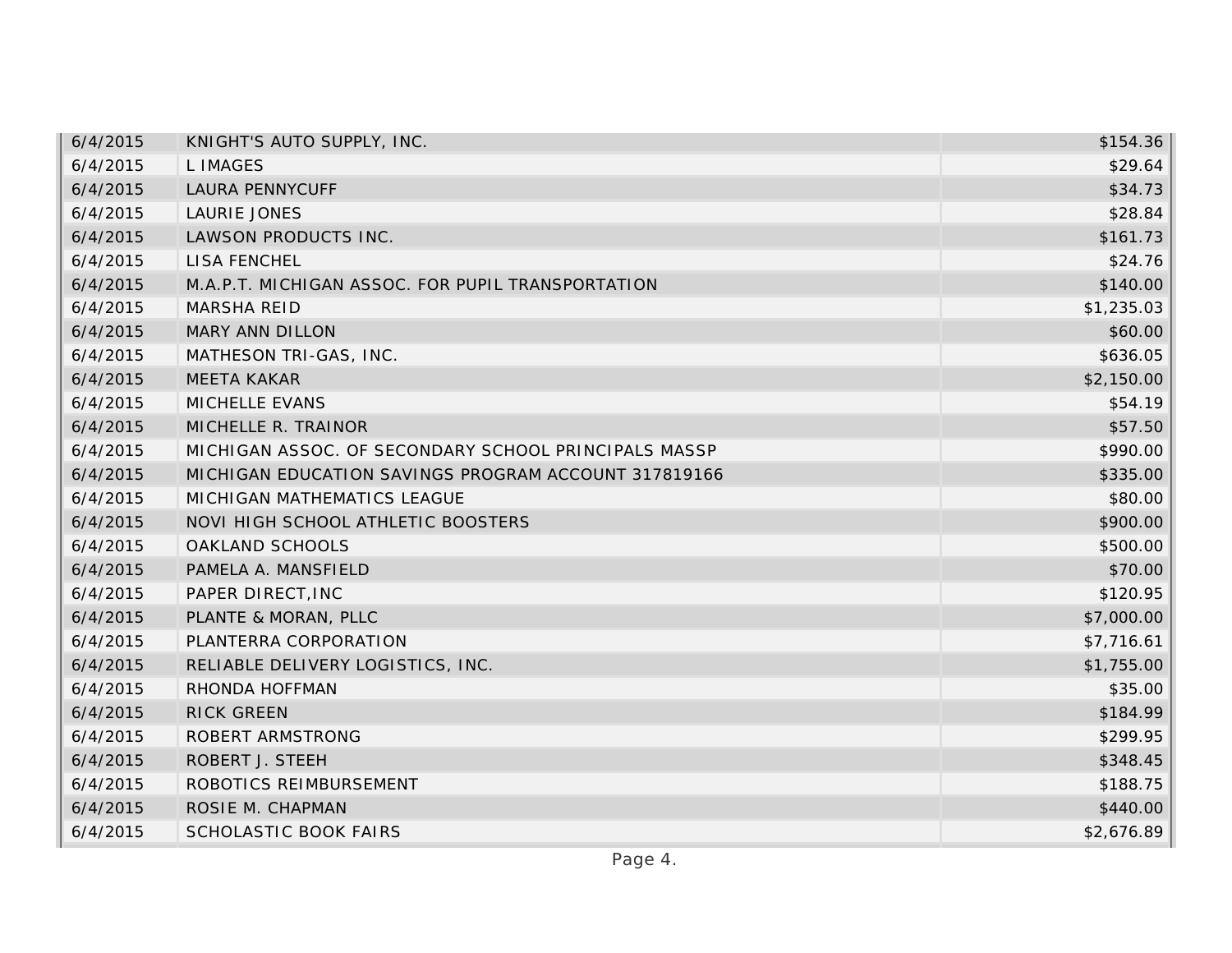| 6/4/2015 | SCHOOL SPECIALTY INC.                                     | \$193.44     |
|----------|-----------------------------------------------------------|--------------|
| 6/4/2015 | SCHOOLPICTURES.COM AMERICAN PHOTO MARKETING, INC.         | \$9,281.25   |
| 6/4/2015 | START-ALL ENTERPRISES                                     | \$38.16      |
| 6/4/2015 | TALKING POINT SPEECH THERAPY, LLC                         | \$480.00     |
| 6/4/2015 | <b>TERRI WOOD</b>                                         | \$480.00     |
| 6/4/2015 | THREADWORKS, LTD                                          | \$208.50     |
| 6/4/2015 | <b>TRISHA WELLOCK</b>                                     | \$183.20     |
| 6/4/2015 | ULINE INC.                                                | \$2,140.00   |
| 6/4/2015 | UNITY SCHOOL BUS PARTS                                    | \$35.10      |
| 6/4/2015 | WAGEWORKS, INC                                            | \$852.84     |
| 6/4/2015 | WESTERN WAYNE WOLFPACK                                    | \$1,360.00   |
| 6/4/2015 | DONYA PIZZA NOVI LLC, DBA COTTAGE INN PIZZA               | \$948.00     |
| 6/4/2015 | <b>EVER KOLD REFRIGERATION</b>                            | \$995.00     |
| 6/4/2015 | FOOD SERVICE REFUND/REIMB.                                | \$41.15      |
| 6/4/2015 | FOOD SERVICE REFUND/REIMB.                                | \$59.70      |
| 6/4/2015 | FOOD SERVICE REFUND/REIMB.                                | \$52.55      |
| 6/4/2015 | FOOD SERVICE REFUND/REIMB.                                | \$35.30      |
| 6/4/2015 | FOOD SERVICE REFUND/REIMB.                                | \$33.12      |
| 6/4/2015 | NOVI TOWN PIZZA LLC                                       | \$885.50     |
| 6/4/2015 | PATRICIA HARRIS                                           | \$109.95     |
| 6/8/2015 | CITY OF NOVI TREASURER'S OFFICE                           | \$13,253.00  |
| 6/8/2015 | JOHN DEERE GOVERNMENTAL AND NATIONAL SALES                | \$54,735.35  |
| 6/8/2015 | MCCARTHY & SMITH, INC. FOR NOVI COMMUNITY SCHOOL DISTRICT | \$498,328.86 |
| 6/8/2015 | NETECH CORP.                                              | \$497.10     |
| 6/8/2015 | PRECISION DATA PRODUCTS                                   | \$19,810.00  |
| 6/8/2015 | <b>BARBARA MATUSIEWICZ</b>                                | \$78.56      |
| 6/8/2015 | CARE/PRESCHOOL REFUND                                     | \$624.00     |
| 6/8/2015 | CHRISTOPHER BLOOM                                         | \$400.00     |
| 6/8/2015 | <b>DALE ROGERS</b>                                        | \$1,303.50   |
| 6/8/2015 | DEARBORN SCHOOLS                                          | \$2,308.75   |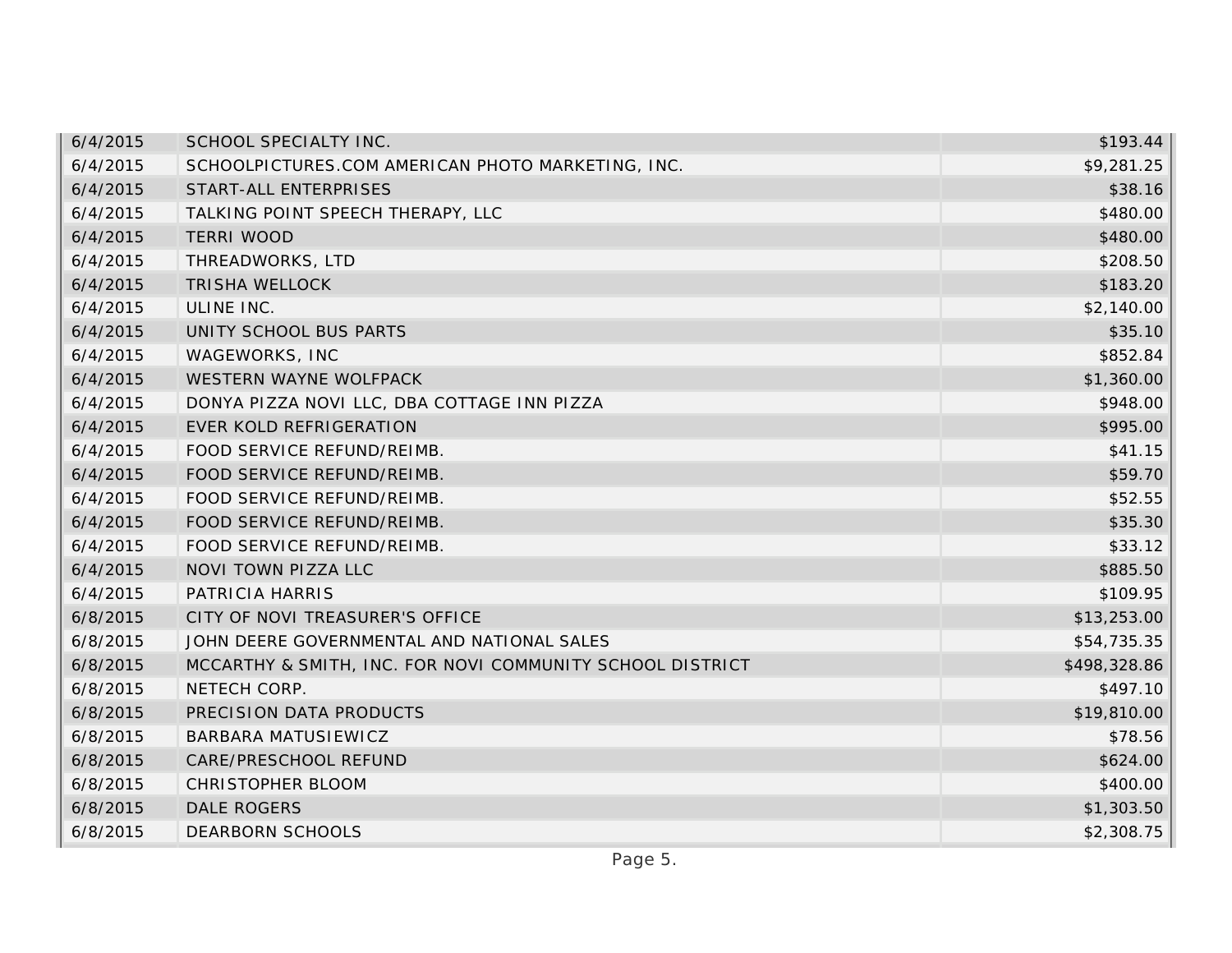| 6/8/2015  | FOLLETT SCHOOL SOLUTIONS, INC.                                                                   | \$299.41   |
|-----------|--------------------------------------------------------------------------------------------------|------------|
| 6/8/2015  | HIGH SCHOOL REIMBURSEMENTS/REFUNDS                                                               | \$17.91    |
| 6/8/2015  | HIGH SCHOOL REIMBURSEMENTS/REFUNDS                                                               | \$127.47   |
| 6/8/2015  | HIGH SCHOOL REIMBURSEMENTS/REFUNDS                                                               | \$99.09    |
| 6/8/2015  | NOVI HIGH SCHOOL BAND BOOSTERS                                                                   | \$700.00   |
| 6/8/2015  | <b>NOVI PUBLIC LIBRARY</b>                                                                       | \$709.03   |
| 6/8/2015  | OAKLAND COUNTY SCHOOL BOARD ASSOC. (O.C.S.B.A.)                                                  | \$90.00    |
| 6/8/2015  | OAKLAND COUNTY TREASURER                                                                         | \$2.00     |
| 6/8/2015  | RACHEL BACH                                                                                      | \$400.00   |
| 6/8/2015  | READ A LATTE CAFE c/o NOVI PUBLIC LIBRARY                                                        | \$13.50    |
| 6/8/2015  | SBSI SOFTWARE INC.                                                                               | \$1,256.60 |
| 6/8/2015  | STAPLES ADVANTAGE                                                                                | \$149.94   |
| 6/8/2015  | STATE WIRE AND TERMINAL, INC                                                                     | \$39.62    |
| 6/8/2015  | <b>STEVE MATTHEWS</b>                                                                            | \$223.68   |
| 6/8/2015  | THREADWORKS, LTD                                                                                 | \$543.00   |
| 6/10/2015 | GREAT LAKES HIGHER EDUCATION GUARANTY CORPORATION ADMINISTRATIVE WAGE<br><b>GARNISHMENT UNIT</b> | \$134.39   |
| 6/10/2015 | ILLINOIS STUDENT ASSISTANCE COMMISSION                                                           | \$108.86   |
| 6/10/2015 | <b>MEFSA</b>                                                                                     | \$126.20   |
| 6/10/2015 | MISDU MICHIGAN STATE DISBURSEMENT                                                                | \$2,137.21 |
| 6/10/2015 | PHEAA PENNSYLVANIA HIGHER EDUCATION ASSISTANCE AGENCY                                            | \$149.47   |
| 6/10/2015 | U.S. DEPARTMENT OF EDUCATION STUDENT FINANCIAL ASSISTANCE/COLLECTIONS                            | \$544.08   |
| 6/11/2015 | A PARTS WAREHOUSE                                                                                | \$280.64   |
| 6/11/2015 | ACE TRANSPORTATION INC.                                                                          | \$1,800.00 |
| 6/11/2015 | ALLEGRA PLYMOUTH                                                                                 | \$340.00   |
| 6/11/2015 | AT&T                                                                                             | \$1,747.96 |
| 6/11/2015 | AT&T                                                                                             | \$62.82    |
| 6/11/2015 | <b>AT&amp;T LONG DISTANCE</b>                                                                    | \$342.14   |
| 6/11/2015 | <b>AT&amp;T MOBILITY</b>                                                                         | \$909.65   |
| 6/11/2015 | <b>BARBARA HILL CLIFT</b>                                                                        | \$43.70    |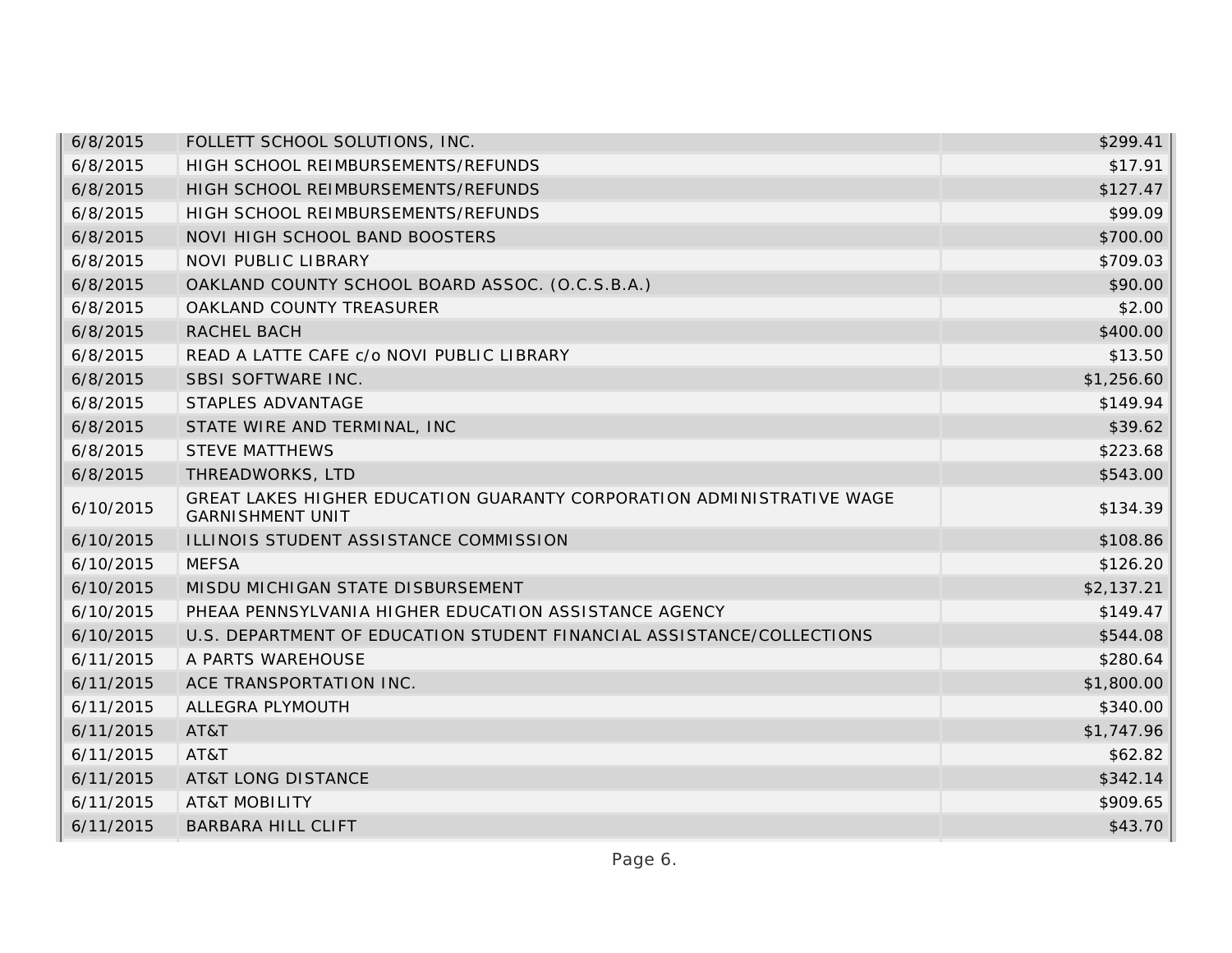| 6/11/2015 | <b>BOCO ENTERPRISES INC.</b>                                                                | \$2,000.00   |
|-----------|---------------------------------------------------------------------------------------------|--------------|
| 6/11/2015 | CARE/PRESCHOOL REFUND                                                                       | \$180.00     |
| 6/11/2015 | CARLA FAWAZ                                                                                 | \$113.96     |
| 6/11/2015 | CHRISTINE M. DIATIKAR                                                                       | \$42.73      |
| 6/11/2015 | CINTAS CORPORATION #31                                                                      | \$94.50      |
| 6/11/2015 | CITY OF NOVI WATER & SEWER BILL                                                             | \$0.00       |
| 6/11/2015 | CITY OF NOVI WATER & SEWER BILL                                                             | \$9,476.69   |
| 6/11/2015 | COMPASS GROUP USA, INC. CHARTWELLS DINING SERVICES                                          | \$101,653.17 |
| 6/11/2015 | <b>CUMMINS BRIDGEWAY LLC</b>                                                                | \$162.25     |
| 6/11/2015 | <b>CUSTOM SPORTSWEAR INC.</b>                                                               | \$1,337.10   |
| 6/11/2015 | <b>DEBBIE KOEHLER</b>                                                                       | \$271.95     |
| 6/11/2015 | DIRECT ENERGY BUSINESS, INC.                                                                | \$0.00       |
| 6/11/2015 | DIRECT ENERGY BUSINESS, INC.                                                                | \$55,107.30  |
| 6/11/2015 | DTE ENERGY                                                                                  | \$7,728.07   |
| 6/11/2015 | FEDEX ACCT ***378 or ACCT ***353                                                            | \$202.58     |
| 6/11/2015 | <b>GLEN K WALTHALL</b>                                                                      | \$48.00      |
| 6/11/2015 | HERFF JONES, INC.                                                                           | \$318.70     |
| 6/11/2015 | INDIANA STATE UNIVERSITY                                                                    | \$1,575.00   |
| 6/11/2015 | JACKSON TRUCK SERVICE INC.                                                                  | \$830.96     |
| 6/11/2015 | <b>KATHLEEN ADER</b>                                                                        | \$25.07      |
| 6/11/2015 | <b>KATHY MILLER</b>                                                                         | \$145.93     |
| 6/11/2015 | KAUFMAN CHILDREN'S CENTER FOR SPEECH, LANGUAGE, SENSORY-MOTOR, & SOCIAL<br>CONNECTIONS, INC | \$2,020.00   |
| 6/11/2015 | <b>LARRY SCAVO</b>                                                                          | \$164.33     |
| 6/11/2015 | MAKERBOT INDUSTRIES LLC                                                                     | \$873.14     |
| 6/11/2015 | <b>MARSHALL MUSIC</b>                                                                       | \$0.00       |
| 6/11/2015 | <b>MARSHALL MUSIC</b>                                                                       | \$330.00     |
| 6/11/2015 | METRO ATHLETIC OFFICIALS ASSOCIATION                                                        | \$640.00     |
| 6/11/2015 | MICHELE WARECK                                                                              | \$144.00     |
| 6/11/2015 | MICHELLE CAMPOS                                                                             | \$87.55      |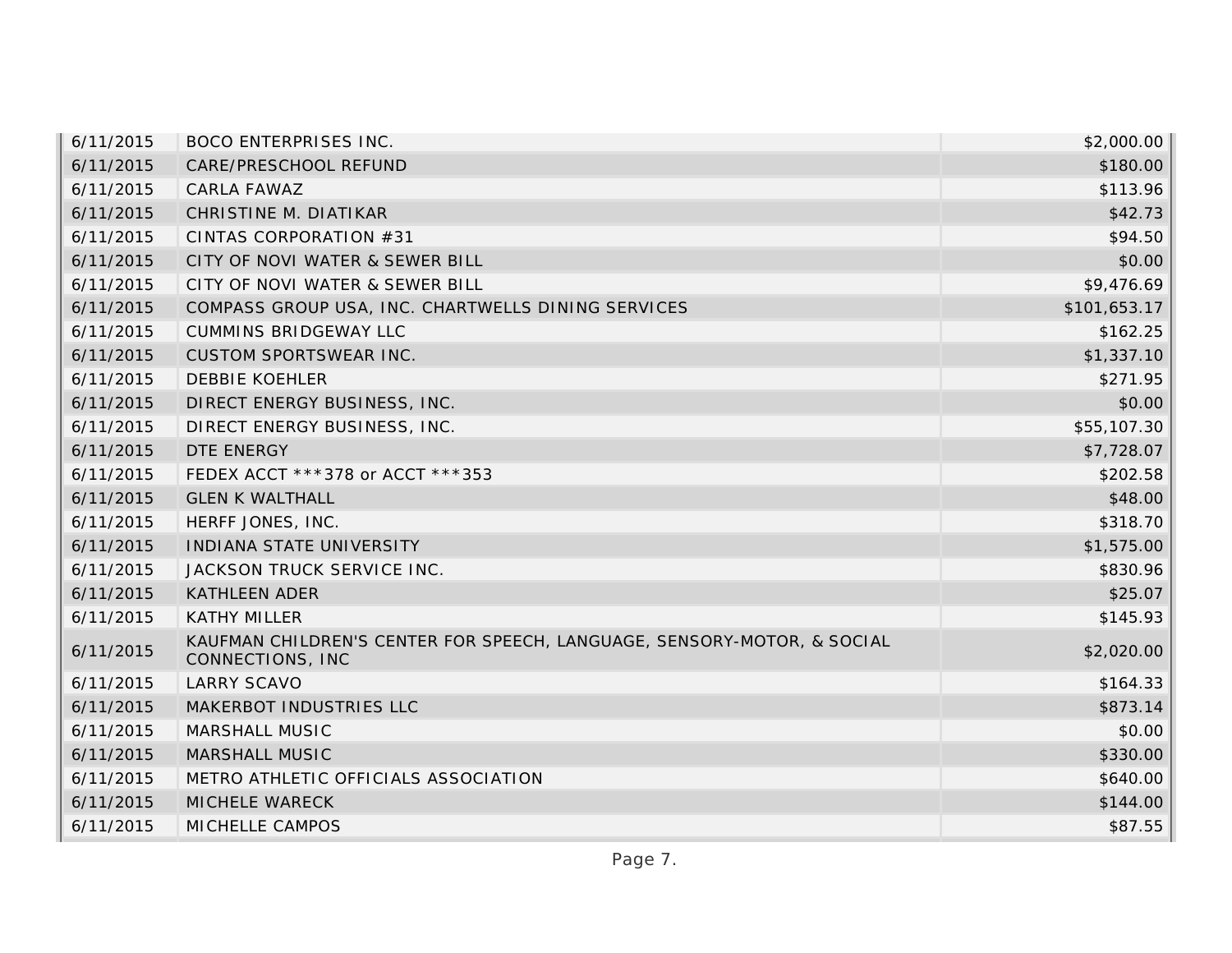| 6/11/2015 | MILFORD HIGH SCHOOL                               | \$140.00   |
|-----------|---------------------------------------------------|------------|
| 6/11/2015 | MODERN SCHOOL SUPPLIES, INC.                      | \$1,919.15 |
| 6/11/2015 | <b>NANCY LODWICK</b>                              | \$58.41    |
| 6/11/2015 | NATIONAL BREAST CANCER FOUNDATION, INC.           | \$177.78   |
| 6/11/2015 | NEW HORIZONS REHABILITATION SERVICES, INC.        | \$960.00   |
| 6/11/2015 | <b>NORIKO ROSEN</b>                               | \$839.18   |
| 6/11/2015 | NOVI MEADOWS REIMBURSEMENTS/REFUNDS               | \$24.00    |
| 6/11/2015 | ORCHARD HILLS PTO PAYMENT/REIMBURSEMENT           | \$15.96    |
| 6/11/2015 | ORCHARD HILLS PTO PAYMENT/REIMBURSEMENT           | \$389.54   |
| 6/11/2015 | ORCHARD HILLS PTO PAYMENT/REIMBURSEMENT           | \$163.37   |
| 6/11/2015 | ORCHARD HILLS PTO PAYMENT/REIMBURSEMENT           | \$33.45    |
| 6/11/2015 | ORCHARD HILLS PTO PAYMENT/REIMBURSEMENT           | \$65.89    |
| 6/11/2015 | ORCHARD HILLS PTO PAYMENT/REIMBURSEMENT           | \$137.73   |
| 6/11/2015 | ORCHARD HILLS PTO PAYMENT/REIMBURSEMENT           | \$77.19    |
| 6/11/2015 | ORCHARD HILLS PTO PAYMENT/REIMBURSEMENT           | \$100.00   |
| 6/11/2015 | PARKVIEW PTO PAYMENT/REIMBURSEMENT                | \$1,318.73 |
| 6/11/2015 | PARKVIEW PTO PAYMENT/REIMBURSEMENT                | \$838.00   |
| 6/11/2015 | PARKVIEW PTO PAYMENT/REIMBURSEMENT                | \$115.81   |
| 6/11/2015 | PARKVIEW PTO PAYMENT/REIMBURSEMENT                | \$1,520.10 |
| 6/11/2015 | PARKVIEW PTO PAYMENT/REIMBURSEMENT                | \$2,125.19 |
| 6/11/2015 | PARKVIEW PTO PAYMENT/REIMBURSEMENT                | \$51.21    |
| 6/11/2015 | PARKVIEW PTO PAYMENT/REIMBURSEMENT                | \$228.73   |
| 6/11/2015 | PARKVIEW PTO PAYMENT/REIMBURSEMENT                | \$14.26    |
| 6/11/2015 | PARKVIEW PTO PAYMENT/REIMBURSEMENT                | \$34.47    |
| 6/11/2015 | PARKVIEW PTO PAYMENT/REIMBURSEMENT                | \$75.59    |
| 6/11/2015 | PATRICIA STAMBOULIAN                              | \$99.95    |
| 6/11/2015 | PROVIDENCE OCCUPATIONAL HEALTH PARTNERS           | \$67.00    |
| 6/11/2015 | SAFEWAY SHREDDING LLC                             | \$80.00    |
| 6/11/2015 | SCHOOLPICTURES.COM AMERICAN PHOTO MARKETING, INC. | \$6,000.32 |
| 6/11/2015 | <b>SHARON FILLIPPS</b>                            | \$791.28   |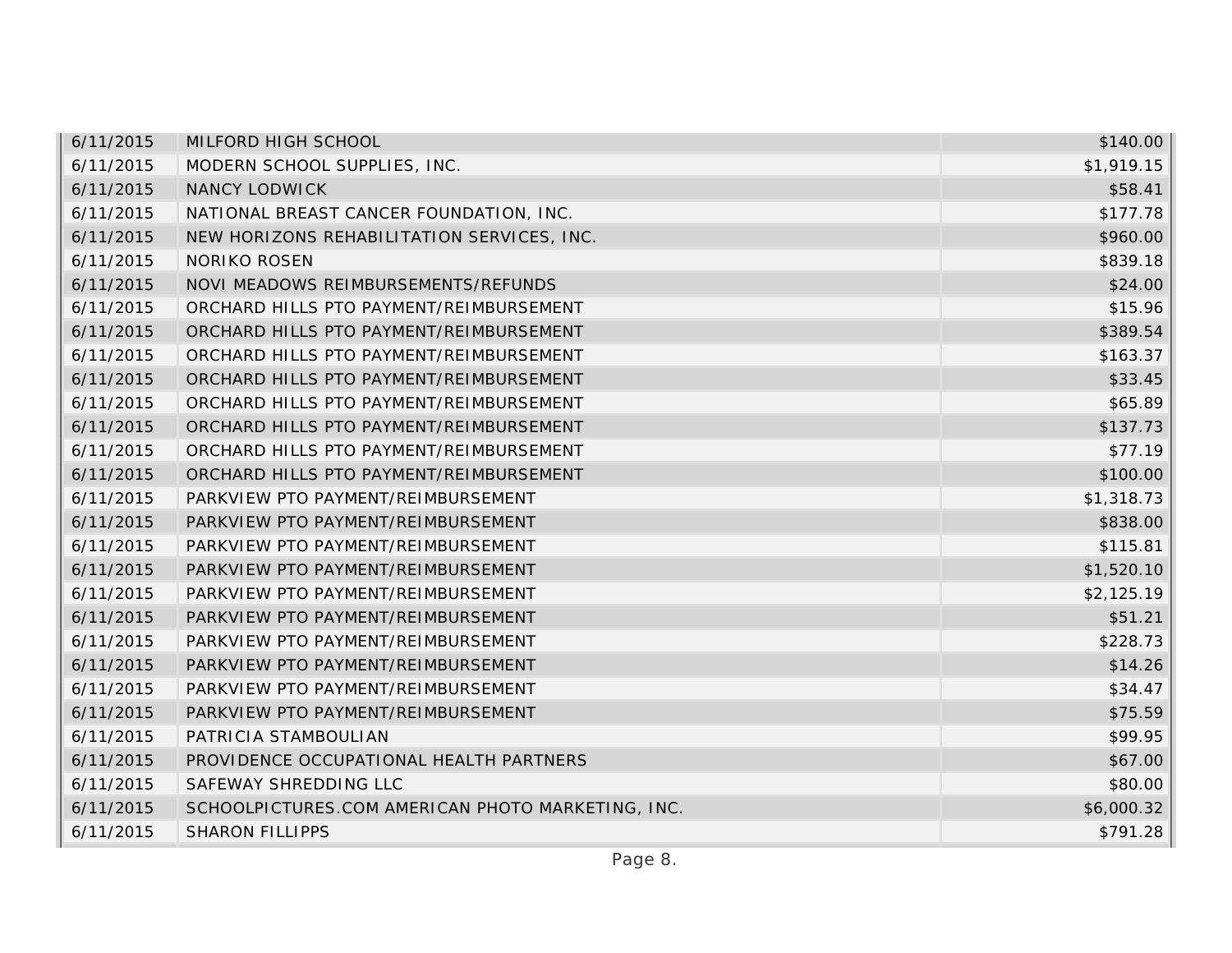| 6/11/2015 | <b>STACEY SCHAEFER</b>             | \$193.20    |
|-----------|------------------------------------|-------------|
| 6/11/2015 | THREADWORKS, LTD                   | \$375.75    |
| 6/11/2015 | THREADWORKS, LTD                   | \$1,920.00  |
| 6/11/2015 | THRUN LAW FIRM, P.C.               | \$7,722.56  |
| 6/11/2015 | TIGER DIRECT, INC.                 | \$2,151.45  |
| 6/11/2015 | UNITY SCHOOL BUS PARTS             | \$311.74    |
| 6/11/2015 | <b>WANDA CIANCIO</b>               | \$79.58     |
| 6/11/2015 | <b>XPEDX</b>                       | \$2,908.20  |
| 6/11/2015 | NETECH CORP.                       | \$4,918.80  |
| 6/11/2015 | PLANTE & MORAN CRESA, LLC          | \$17,409.12 |
| 6/11/2015 | STRUCTURETEC CORPORATION           | \$31,158.30 |
| 6/11/2015 | THRUN LAW FIRM, P.C.               | \$312.00    |
| 6/11/2015 | ANGELA SOUTHWORTH                  | \$150.07    |
| 6/11/2015 | DAVID M. KNIAZ                     | \$38.23     |
| 6/11/2015 | <b>JASON IHNAT</b>                 | \$300.00    |
| 6/11/2015 | LORETTA BURKHARDT                  | \$155.01    |
| 6/11/2015 | <b>MARSHALL MUSIC</b>              | \$0.00      |
| 6/11/2015 | MARSHALL MUSIC                     | \$489.59    |
| 6/11/2015 | MARY C. ABRAHAM                    | \$29.66     |
| 6/11/2015 | MIDDLE SCHOOL REIMBURSEMENT/REFUND | \$35.00     |
| 6/11/2015 | MIDDLE SCHOOL REIMBURSEMENT/REFUND | \$35.00     |
| 6/11/2015 | MIDDLE SCHOOL REIMBURSEMENT/REFUND | \$35.00     |
| 6/11/2015 | MIDDLE SCHOOL REIMBURSEMENT/REFUND | \$35.00     |
| 6/11/2015 | MIDDLE SCHOOL REIMBURSEMENT/REFUND | \$35.00     |
| 6/11/2015 | MIDDLE SCHOOL REIMBURSEMENT/REFUND | \$35.00     |
| 6/11/2015 | MIDDLE SCHOOL REIMBURSEMENT/REFUND | \$35.00     |
| 6/11/2015 | MIDDLE SCHOOL REIMBURSEMENT/REFUND | \$35.00     |
| 6/11/2015 | MIDDLE SCHOOL REIMBURSEMENT/REFUND | \$35.00     |
| 6/11/2015 | MIDDLE SCHOOL REIMBURSEMENT/REFUND | \$35.00     |
| 6/11/2015 | MIDDLE SCHOOL REIMBURSEMENT/REFUND | \$35.00     |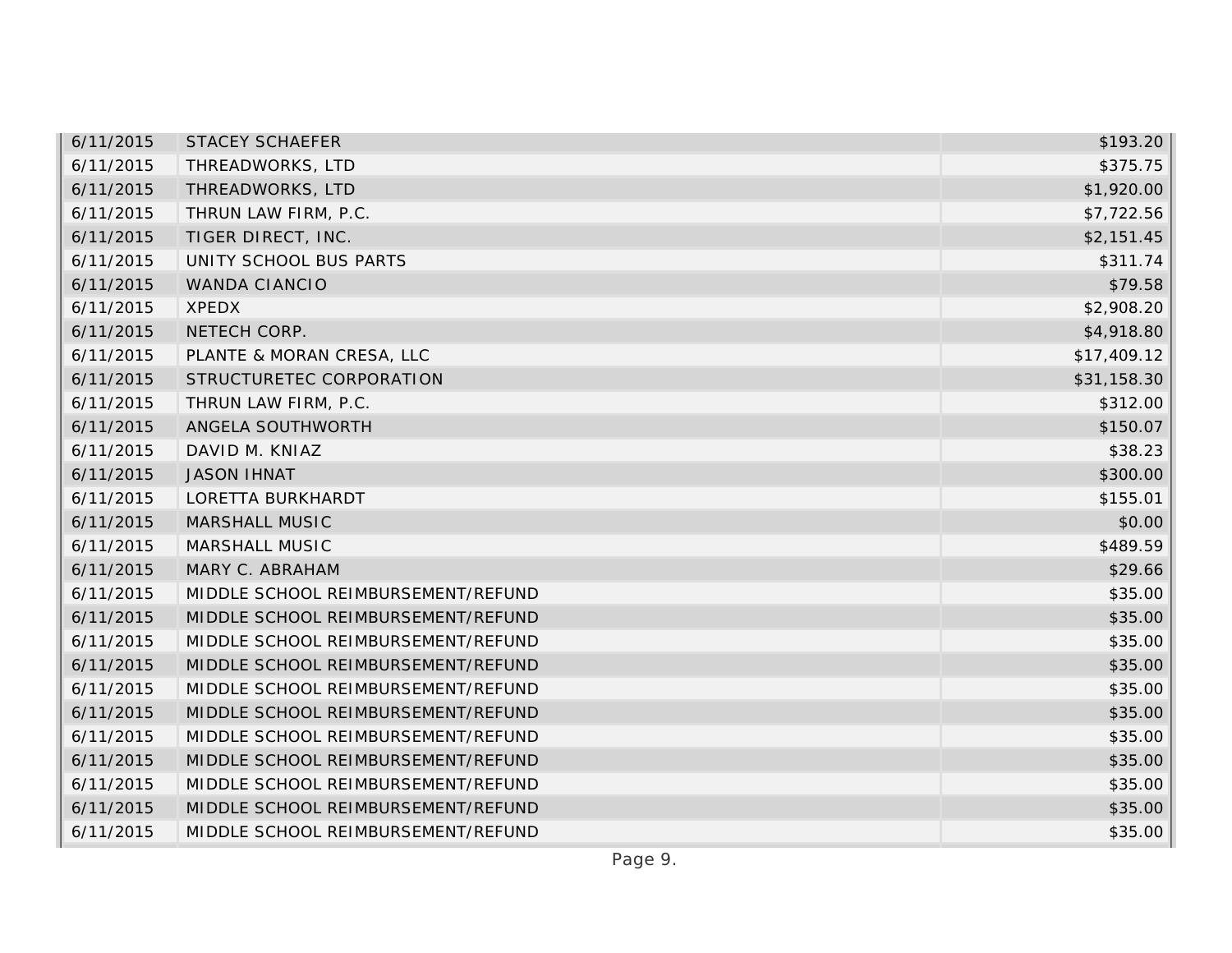| 6/11/2015 | MIDDLE SCHOOL REIMBURSEMENT/REFUND       | \$35.00    |
|-----------|------------------------------------------|------------|
| 6/11/2015 | MIDDLE SCHOOL REIMBURSEMENT/REFUND       | \$35.00    |
| 6/11/2015 | NOVI HIGH SCHOOL ATHLETIC BOOSTERS       | \$4,020.00 |
| 6/11/2015 | NOVI YOUTH ASSISTANCE                    | \$1,070.04 |
| 6/11/2015 | SAFEWAY SHREDDING LLC                    | \$105.00   |
| 6/11/2015 | SHONA S. MAKIM                           | \$58.34    |
| 6/11/2015 | THREADWORKS, LTD                         | \$876.00   |
| 6/11/2015 | <b>WENDY WEINHARDT</b>                   | \$28.75    |
| 6/11/2015 | <b>WENDY WHITESIDE</b>                   | \$20.93    |
| 6/11/2015 | ZEE MEDICAL, INC. MCKESSON CORPORATION   | \$67.52    |
| 6/18/2015 | ABC MANAGEMENT INC. (ABC TRANSPORTATION) | \$1,200.00 |
| 6/18/2015 | ADN ADMINISTRATORS, INC.                 | \$3,684.90 |
| 6/18/2015 | ALLA TABAK (DBA) MICHIGAN CHESS ACADEMY  | \$510.00   |
| 6/18/2015 | ATHLETIC REIMBURSEMENTS/REFUNDS          | \$200.00   |
| 6/18/2015 | ATHLETIC REIMBURSEMENTS/REFUNDS          | \$110.00   |
| 6/18/2015 | ATHLETIC REIMBURSEMENTS/REFUNDS          | \$196.10   |
| 6/18/2015 | ATHLETIC REIMBURSEMENTS/REFUNDS          | \$534.30   |
| 6/18/2015 | ATHLETIC REIMBURSEMENTS/REFUNDS          | \$101.03   |
| 6/18/2015 | ATHLETIC REIMBURSEMENTS/REFUNDS          | \$50.00    |
| 6/18/2015 | ATHLETIC REIMBURSEMENTS/REFUNDS          | \$100.00   |
| 6/18/2015 | ATHLETIC REIMBURSEMENTS/REFUNDS          | \$120.94   |
| 6/18/2015 | ATHLETIC REIMBURSEMENTS/REFUNDS          | \$84.95    |
| 6/18/2015 | <b>BAKER'S OF MILFORD</b>                | \$2,845.72 |
| 6/18/2015 | BIO-RAD LABORATORIES LIFE SCIENCE GROUP  | \$1,170.00 |
| 6/18/2015 | BRENT OR JAIME JOHNSON                   | \$467.36   |
| 6/18/2015 | CARE/PRESCHOOL REFUND                    | \$65.00    |
| 6/18/2015 | CARLA MINISSALE                          | \$522.25   |
| 6/18/2015 | CASAS                                    | \$2,016.62 |
| 6/18/2015 | <b>CHARLES ERNEST COMSTOCK</b>           | \$85.00    |
| 6/18/2015 | CHARLES M. KAZALEH                       | \$570.00   |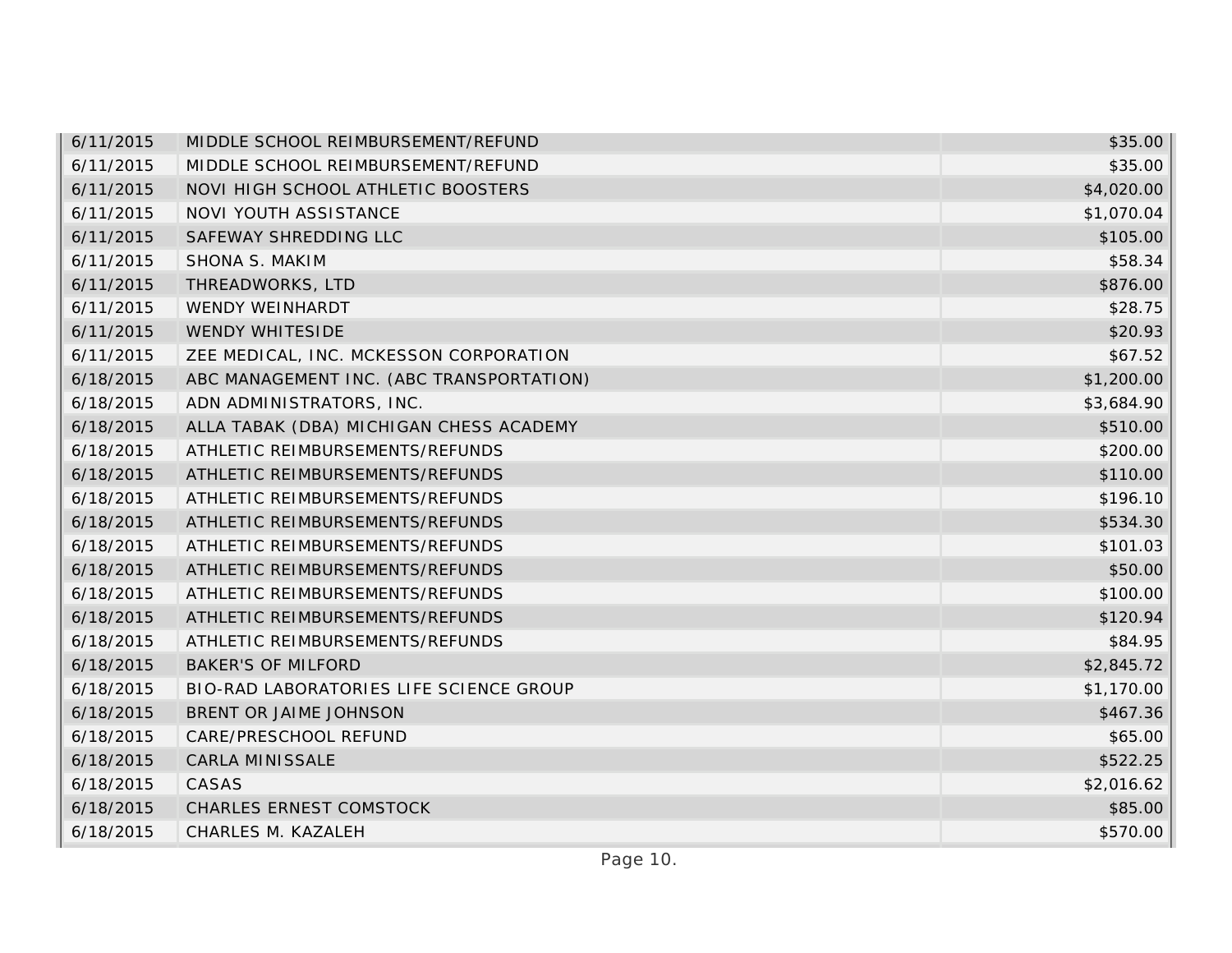| 6/18/2015 | <b>CHESS WIZARDS</b>                                       | \$3,920.00  |
|-----------|------------------------------------------------------------|-------------|
| 6/18/2015 | CINTAS CORPORATION #31                                     | \$94.50     |
| 6/18/2015 | CITY OF NOVI TREASURER'S OFFICE                            | \$18,397.60 |
| 6/18/2015 | <b>CUMMINS BRIDGEWAY LLC</b>                               | \$162.25    |
| 6/18/2015 | <b>DALE ROGERS</b>                                         | \$2,723.50  |
| 6/18/2015 | DAN LEVIN PRODUCTIONS, INC.                                | \$30.00     |
| 6/18/2015 | DAVID BELANGER                                             | \$187.62    |
| 6/18/2015 | DAWN M. CAPLING                                            | \$143.26    |
| 6/18/2015 | <b>DEBORAH LIM-ARENA</b>                                   | \$1,833.15  |
| 6/18/2015 | <b>DEBRA ANN HARRIS</b>                                    | \$381.28    |
| 6/18/2015 | DEERFIELD COMMUNITY COUNCIL PAYMENT/REIMBURSEMENT          | \$278.65    |
| 6/18/2015 | DEERFIELD COMMUNITY COUNCIL PAYMENT/REIMBURSEMENT          | \$372.70    |
| 6/18/2015 | DEERFIELD COMMUNITY COUNCIL PAYMENT/REIMBURSEMENT          | \$62.74     |
| 6/18/2015 | DEERFIELD COMMUNITY COUNCIL PAYMENT/REIMBURSEMENT          | \$56.44     |
| 6/18/2015 | DETROIT SCIENCE FOR KIDS, INC. DBA/ MAD SCIENCE OF DETROIT | \$2,380.00  |
| 6/18/2015 | <b>DIANA STOTLER</b>                                       | \$125.68    |
| 6/18/2015 | DONALD J. MASON                                            | \$2,697.11  |
| 6/18/2015 | FEDERATED PUBLICATIONS INC. DBA MICHIGAN.COM               | \$98.25     |
| 6/18/2015 | FEDEX ACCT ***378 or ACCT ***353                           | \$22.23     |
| 6/18/2015 | FLEETPRIDE, INC.                                           | \$4.40      |
| 6/18/2015 | FLINN SCIENTIFIC                                           | \$313.12    |
| 6/18/2015 | FOLLETT SCHOOL SOLUTIONS, INC.                             | \$1,297.91  |
| 6/18/2015 | <b>GARRETT GREEN</b>                                       | \$499.00    |
| 6/18/2015 | HERFF JONES, INC.                                          | \$38.87     |
| 6/18/2015 | HIGH SCHOOL REIMBURSEMENTS/REFUNDS                         | \$84.00     |
| 6/18/2015 | JACKSON TRUCK SERVICE INC.                                 | \$2,592.84  |
| 6/18/2015 | JAMES RAMSEY NORTHERN STAR CHARTER-N-TOURS                 | \$650.00    |
| 6/18/2015 | JOAQUIN FRIAS SPANISH INTERNATIONAL, LLC                   | \$437.50    |
| 6/18/2015 | <b>JODIE SIKAITIS</b>                                      | \$304.66    |
| 6/18/2015 | <b>JS FRY CONSULTING</b>                                   | \$2,822.40  |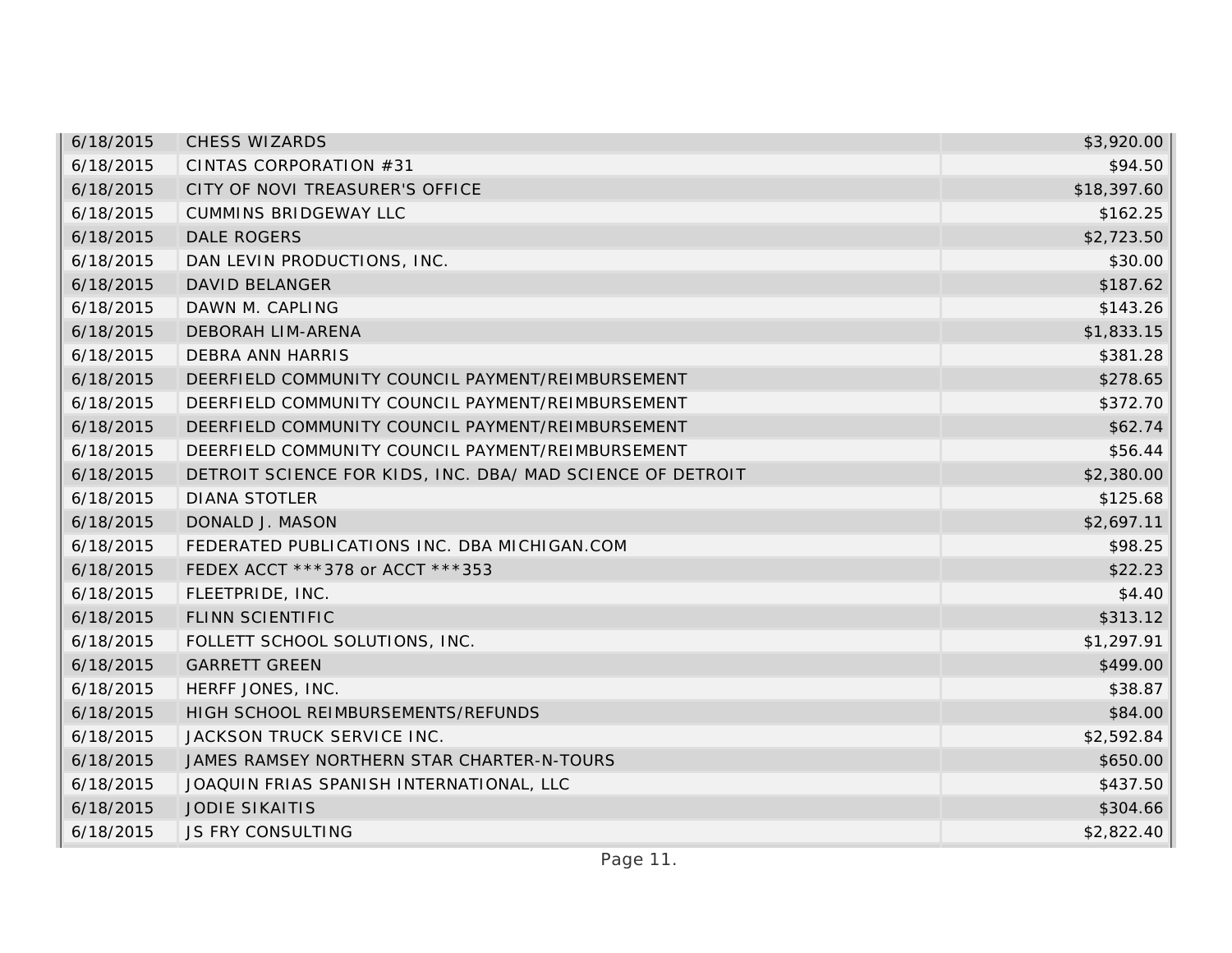| 6/18/2015 | <b>JULIE BEDFORD</b>                                          | \$31.35      |
|-----------|---------------------------------------------------------------|--------------|
| 6/18/2015 | <b>KELLY MOLLSEN</b>                                          | \$800.00     |
| 6/18/2015 | <b>KRISTIN CORRION</b>                                        | \$188.01     |
| 6/18/2015 | <b>LARRY SCAVO</b>                                            | \$572.92     |
| 6/18/2015 | LEISURE UNLIMITED LLC                                         | \$341.00     |
| 6/18/2015 | LICENSING RESOURCE GROUP LLC c/o LEERFIELD LICENSING, LLC     | \$200.00     |
| 6/18/2015 | LIFE INSURANCE COMPANY OF NORTH AMERICA CIGNA GROUP INSURANCE | \$19,617.31  |
| 6/18/2015 | LISA CIOLLI                                                   | \$283.50     |
| 6/18/2015 | <b>LISA NORTHEY</b>                                           | \$364.00     |
| 6/18/2015 | <b>LISA RICE</b>                                              | \$188.91     |
| 6/18/2015 | LIVE SAFE ACADEMY                                             | \$90.00      |
| 6/18/2015 | LYNN CRACRAFT                                                 | \$49.68      |
| 6/18/2015 | MARGARET L. GREEN                                             | \$600.00     |
| 6/18/2015 | <b>MARIE KENNEDY</b>                                          | \$788.29     |
| 6/18/2015 | <b>MARY TURCHI</b>                                            | \$233.78     |
| 6/18/2015 | MAUREEN E. ZIEGLER SZ3 CONSULTING, INC.                       | \$1,442.40   |
| 6/18/2015 | MESSA MICHIGAN EDUCATION SPECIAL SERVICES ASSOC.              | \$572,100.15 |
| 6/18/2015 | MHSAA MICHIGAN H.S. ATHLETIC ASSOC.                           | \$3,568.20   |
| 6/18/2015 | MICHAEL ROSKAMP ARTISTIC ATTITUDES                            | \$52.50      |
| 6/18/2015 | MICHELLE EVANS                                                | \$66.52      |
| 6/18/2015 | MICPA MICHIGAN ASSOC. OF CERTIFIED PUBLIC ACCOUNTANTS         | \$250.00     |
| 6/18/2015 | MIDDLE CITIES RISK MANAGEMENT TRUST                           | \$203,725.26 |
| 6/18/2015 | MIKE AKOURI                                                   | \$37.50      |
| 6/18/2015 | NEFF MOTIVATION, INC                                          | \$172.88     |
| 6/18/2015 | NETECH CORP.                                                  | \$184,156.13 |
| 6/18/2015 | NEW HORIZONS REHABILITATION SERVICES, INC.                    | \$1,050.00   |
| 6/18/2015 | NICOLE BRODERICK                                              | \$139.35     |
| 6/18/2015 | <b>NOVI PUBLIC LIBRARY</b>                                    | \$772.50     |
| 6/18/2015 | NU WAVE AQUARIUMS LTD                                         | \$74.00      |
| 6/18/2015 | ORCHARD HILLS PTO PAYMENT/REIMBURSEMENT                       | \$34.67      |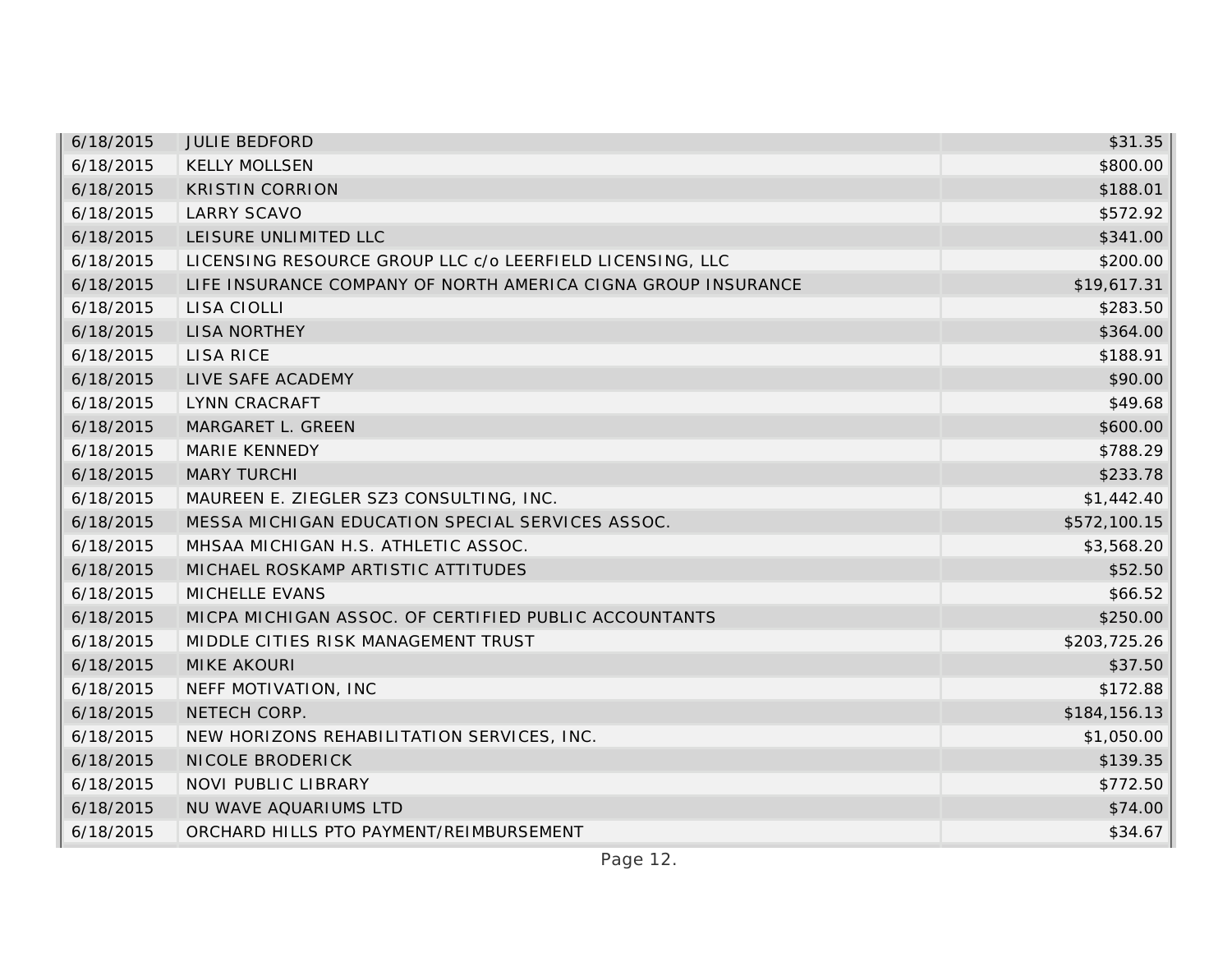| 6/18/2015 | ORCHARD HILLS PTO PAYMENT/REIMBURSEMENT                                  | \$649.09    |
|-----------|--------------------------------------------------------------------------|-------------|
| 6/18/2015 | PEDIATRIC HEALTH CONSULTANTS, INC.                                       | \$29,074.51 |
| 6/18/2015 | PITNEY BOWES GLOBAL FINANCIAL SERVICES LLC                               | \$699.00    |
| 6/18/2015 | PITNEY BOWES PURCHASE POWER                                              | \$1,500.00  |
| 6/18/2015 | PLANTERRA CORPORATION                                                    | \$123.74    |
| 6/18/2015 | PLYMOUTH PT SPECIALISTS                                                  | \$3,306.55  |
| 6/18/2015 | PRINTNOLOGY, INC.                                                        | \$1,078.37  |
| 6/18/2015 | RACHELLE SHAFER                                                          | \$120.00    |
| 6/18/2015 | RIXSTINE TROPHY COMPANY INC. RIXSTINE RECOGNITION & GOLD'N SATIN RIBBONS | \$44.00     |
| 6/18/2015 | <b>RORI MEYERINK</b>                                                     | \$350.00    |
| 6/18/2015 | SAFEWAY SHREDDING LLC                                                    | \$60.00     |
| 6/18/2015 | SARAH E. BAKER PHD PLLC                                                  | \$1,312.50  |
| 6/18/2015 | SE REIMBURSEMENT/REFUND                                                  | \$165.14    |
| 6/18/2015 | SECREST, WARDLE, LYNCH, HAMPTON, TRUEX & MORLEY, PC                      | \$529.93    |
| 6/18/2015 | SEG WORKERS COMPENSATION FUND                                            | \$9,446.00  |
| 6/18/2015 | STATE WIRE AND TERMINAL, INC                                             | \$239.46    |
| 6/18/2015 | <b>STEVEN BARR</b>                                                       | \$1,062.70  |
| 6/18/2015 | TEAM SPORTS INC.                                                         | \$907.00    |
| 6/18/2015 | THREADWORKS, LTD                                                         | \$612.00    |
| 6/18/2015 | <b>TODD BEYER</b>                                                        | \$522.00    |
| 6/18/2015 | <b>TYMON GHOUJEGHI</b>                                                   | \$35.00     |
| 6/18/2015 | UNITY SCHOOL BUS PARTS                                                   | \$223.48    |
| 6/18/2015 | <b>LAURA LONERGAN</b>                                                    | \$1,540.50  |
| 6/18/2015 | V.O.I.C.E. PAYMENT/REIMBURSEMENT                                         | \$319.19    |
| 6/18/2015 | V.O.I.C.E. PAYMENT/REIMBURSEMENT                                         | \$72.32     |
| 6/18/2015 | VENKATA KRISHNA CURAPATI MURALI                                          | \$300.00    |
| 6/18/2015 | WW WILLIAMS MIDWEST INC. DBA WW WILLIAMS                                 | \$2,133.18  |
| 6/18/2015 | A & R REPAIRS BAKER'S KNEAD INC                                          | \$168.00    |
| 6/18/2015 | DONYA PIZZA NOVI LLC, DBA COTTAGE INN PIZZA                              | \$1,044.00  |
| 6/18/2015 | <b>EVER KOLD REFRIGERATION</b>                                           | \$435.00    |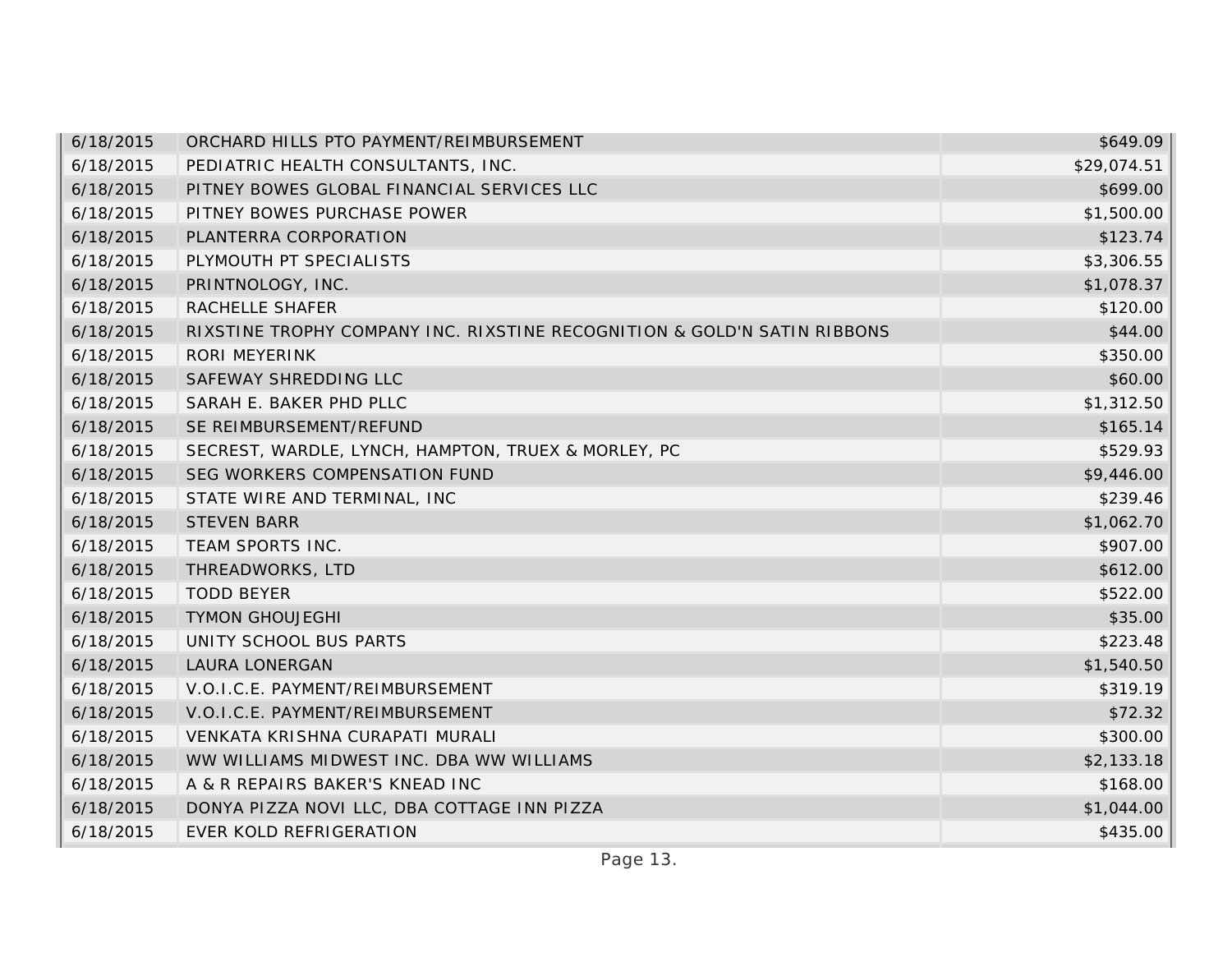| 6/18/2015 | FOOD SERVICE REFUND/REIMB. | \$38.30  |
|-----------|----------------------------|----------|
| 6/18/2015 | FOOD SERVICE REFUND/REIMB. | \$50.40  |
| 6/18/2015 | FOOD SERVICE REFUND/REIMB. | \$35.00  |
| 6/18/2015 | FOOD SERVICE REFUND/REIMB. | \$43.25  |
| 6/18/2015 | FOOD SERVICE REFUND/REIMB. | \$174.25 |
| 6/18/2015 | FOOD SERVICE REFUND/REIMB. | \$41.10  |
| 6/18/2015 | FOOD SERVICE REFUND/REIMB. | \$31.00  |
| 6/18/2015 | FOOD SERVICE REFUND/REIMB. | \$189.90 |
| 6/18/2015 | FOOD SERVICE REFUND/REIMB. | \$115.00 |
| 6/18/2015 | FOOD SERVICE REFUND/REIMB. | \$26.50  |
| 6/18/2015 | FOOD SERVICE REFUND/REIMB. | \$38.77  |
| 6/18/2015 | FOOD SERVICE REFUND/REIMB. | \$36.50  |
| 6/18/2015 | FOOD SERVICE REFUND/REIMB. | \$34.93  |
| 6/18/2015 | FOOD SERVICE REFUND/REIMB. | \$77.25  |
| 6/18/2015 | FOOD SERVICE REFUND/REIMB. | \$36.75  |
| 6/18/2015 | FOOD SERVICE REFUND/REIMB. | \$77.50  |
| 6/18/2015 | FOOD SERVICE REFUND/REIMB. | \$27.70  |
| 6/18/2015 | FOOD SERVICE REFUND/REIMB. | \$101.00 |
| 6/18/2015 | FOOD SERVICE REFUND/REIMB. | \$40.80  |
| 6/18/2015 | FOOD SERVICE REFUND/REIMB. | \$31.65  |
| 6/18/2015 | FOOD SERVICE REFUND/REIMB. | \$25.25  |
| 6/18/2015 | FOOD SERVICE REFUND/REIMB. | \$67.45  |
| 6/18/2015 | FOOD SERVICE REFUND/REIMB. | \$54.00  |
| 6/18/2015 | FOOD SERVICE REFUND/REIMB. | \$146.50 |
| 6/18/2015 | FOOD SERVICE REFUND/REIMB. | \$32.70  |
| 6/18/2015 | FOOD SERVICE REFUND/REIMB. | \$89.25  |
| 6/18/2015 | FOOD SERVICE REFUND/REIMB. | \$66.50  |
| 6/18/2015 | FOOD SERVICE REFUND/REIMB. | \$33.75  |
| 6/18/2015 | FOOD SERVICE REFUND/REIMB. | \$6.00   |
| 6/18/2015 | FOOD SERVICE REFUND/REIMB. | \$32.00  |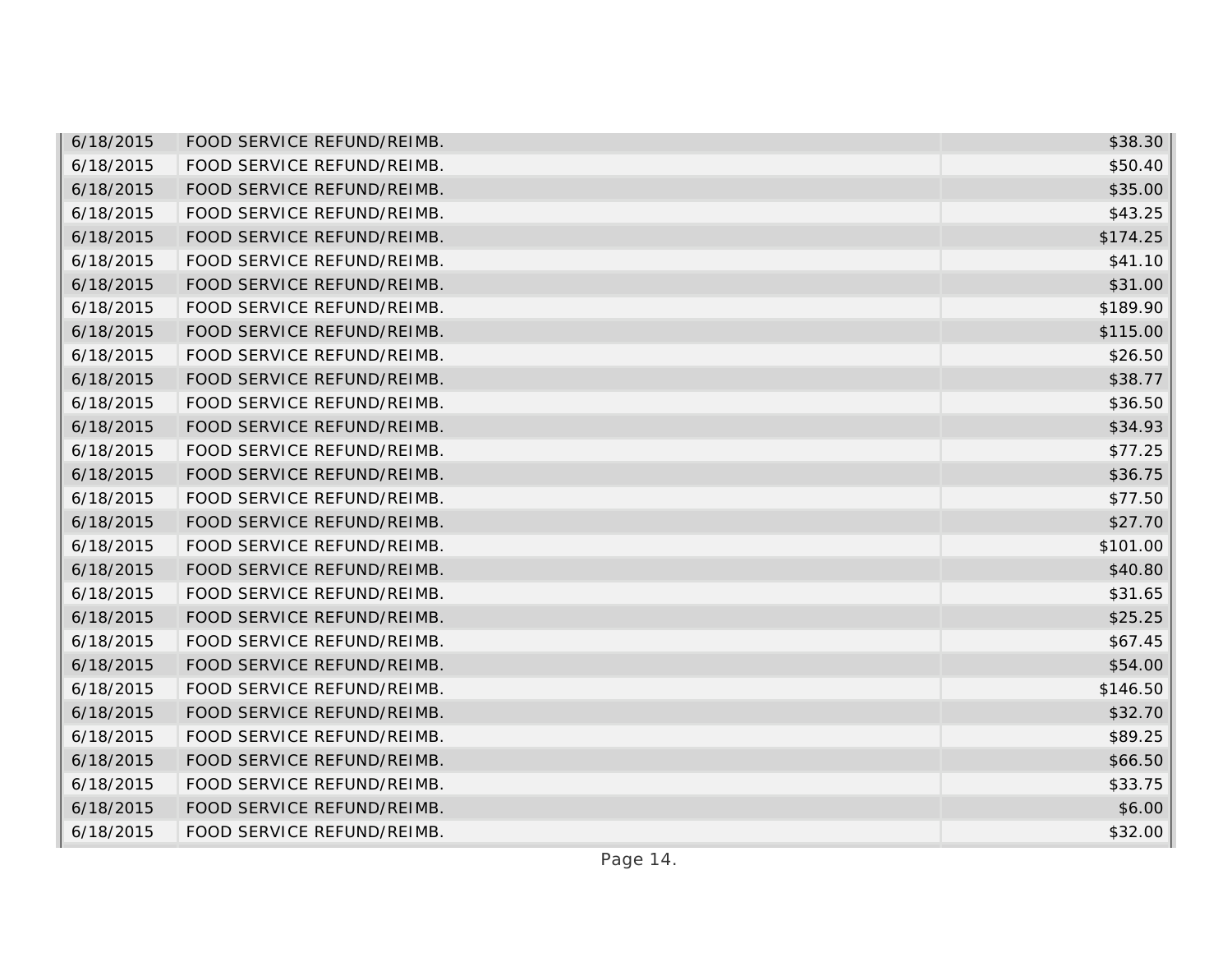| 6/18/2015 | FOOD SERVICE REFUND/REIMB.       | \$96.52      |
|-----------|----------------------------------|--------------|
| 6/18/2015 | FOOD SERVICE REFUND/REIMB.       | \$30.55      |
| 6/18/2015 | FOOD SERVICE REFUND/REIMB.       | \$50.00      |
| 6/18/2015 | FOOD SERVICE REFUND/REIMB.       | \$26.30      |
| 6/18/2015 | FOOD SERVICE REFUND/REIMB.       | \$77.50      |
| 6/18/2015 | FOOD SERVICE REFUND/REIMB.       | \$44.83      |
| 6/18/2015 | FOOD SERVICE REFUND/REIMB.       | \$71.45      |
| 6/18/2015 | <b>JEANETTE MOZIE</b>            | \$58.00      |
| 6/18/2015 | <b>KHIN HTWE</b>                 | \$1,007.00   |
| 6/18/2015 | MICHELLE SANKOVIC                | \$200.00     |
| 6/18/2015 | MR. GAS, INC.                    | \$84.00      |
| 6/18/2015 | NOVI TOWN PIZZA LLC              | \$2,041.25   |
| 6/18/2015 | ADVANCED TREE MOVING COMPANY     | \$450.00     |
| 6/18/2015 | INTEGRATED DESIGN SOLUTIONS, LLC | \$10,434.00  |
| 6/18/2015 | NETECH CORP.                     | \$138,382.48 |
| 6/23/2015 | ALLEGRA PLYMOUTH                 | \$900.00     |
| 6/23/2015 | ATHLETIC REIMBURSEMENTS/REFUNDS  | \$120.00     |
| 6/23/2015 | <b>AUDRY MOISEEFF</b>            | \$17.50      |
| 6/23/2015 | BARBARA ZIMMERMAN                | \$168.17     |
| 6/23/2015 | <b>BOOK DEPOT</b>                | \$477.30     |
| 6/23/2015 | <b>BRIAN FELCHER</b>             | \$14.99      |
| 6/23/2015 | <b>BRUCE LENINGTON</b>           | \$109.00     |
| 6/23/2015 | CARE/PRESCHOOL REFUND            | \$130.00     |
| 6/23/2015 | CARE/PRESCHOOL REFUND            | \$256.00     |
| 6/23/2015 | CARE/PRESCHOOL REFUND            | \$42.00      |
| 6/23/2015 | CARE/PRESCHOOL REFUND            | \$1,323.00   |
| 6/23/2015 | CARMEN M. JAROSLAWSKI            | \$48.44      |
| 6/23/2015 | CARRIE MCDONALD                  | \$61.87      |
| 6/23/2015 | <b>CHARLES FREDERICK RICHTER</b> | \$1,000.00   |
| 6/23/2015 | CINTAS CORPORATION #31           | \$94.50      |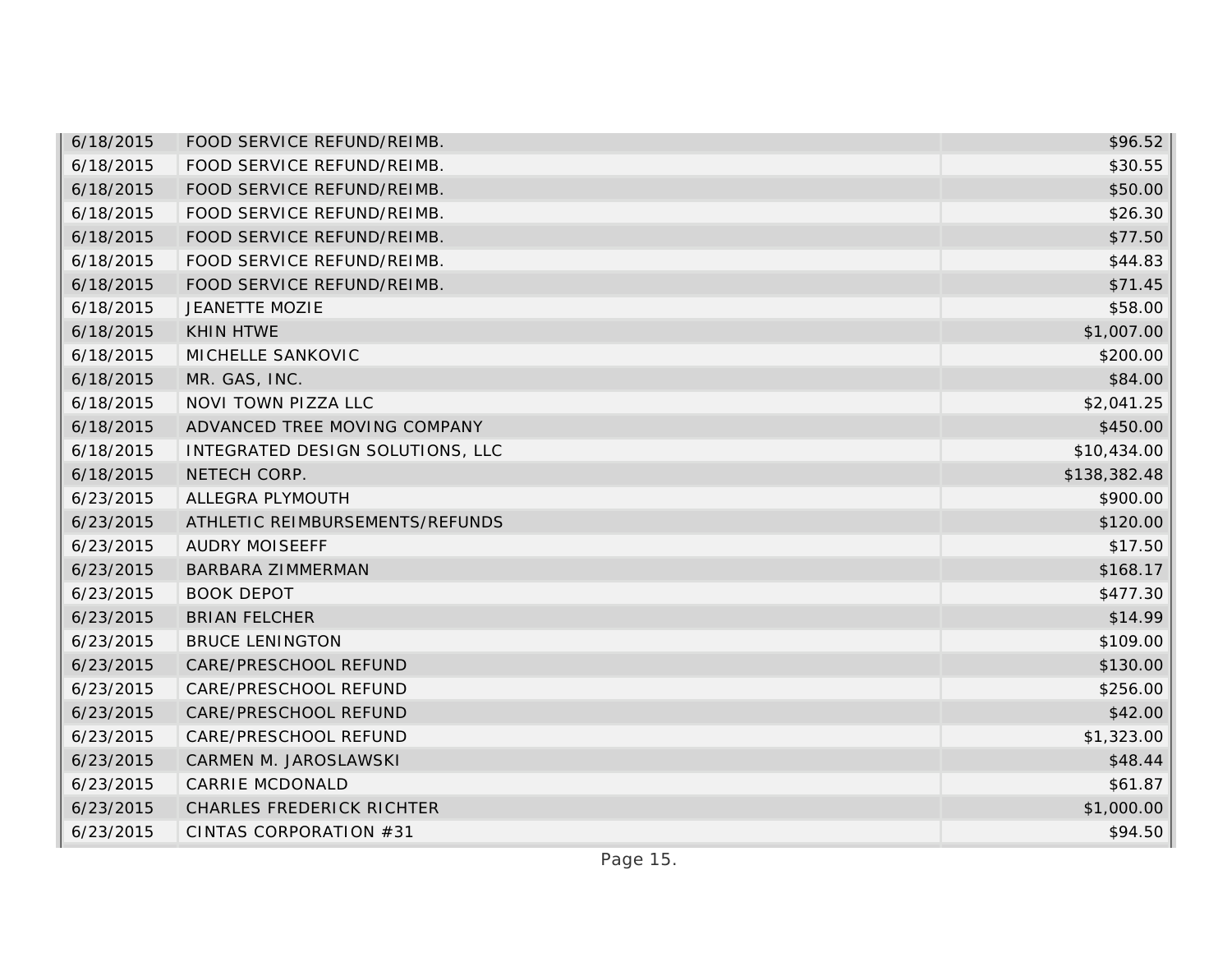| 6/23/2015 | <b>COLLEEN WANDEL</b>                                           | \$184.99    |
|-----------|-----------------------------------------------------------------|-------------|
| 6/23/2015 | <b>CUMMINS BRIDGEWAY LLC</b>                                    | \$73.44     |
| 6/23/2015 | DARBY HOPPENSTEDT                                               | \$154.80    |
| 6/23/2015 | DUNCAN DISPOSAL SYSTEMS INC.                                    | \$110.00    |
| 6/23/2015 | <b>ERIN DAMON</b>                                               | \$216.14    |
| 6/23/2015 | <b>ERIN HARBAR</b>                                              | \$124.25    |
| 6/23/2015 | <b>ESC PROMOTIONS</b>                                           | \$500.00    |
| 6/23/2015 | EXECUTIVE ENERGY SERVICES, LLC ATTN: ACCOUNTS RECEIVABLE        | \$400.00    |
| 6/23/2015 | EXELON CORPORATION CONSTELLATION NEW ENERGY - GAS DIVISION, LLC | \$0.00      |
| 6/23/2015 | EXELON CORPORATION CONSTELLATION NEW ENERGY - GAS DIVISION, LLC | \$19,393.48 |
| 6/23/2015 | H V INDUSTRIES, INC. EXTREME COMMUNICATIONS                     | \$1,890.00  |
| 6/23/2015 | HANDLEY'S TREE SERVICE                                          | \$1,862.50  |
| 6/23/2015 | <b>HEATHER MCKAIG</b>                                           | \$428.04    |
| 6/23/2015 | HERFF JONES, INC.                                               | \$383.77    |
| 6/23/2015 | HIGH SCHOOL REIMBURSEMENTS/REFUNDS                              | \$27.93     |
| 6/23/2015 | <b>ILONA RUGG</b>                                               | \$19.57     |
| 6/23/2015 | <b>JODY PAYNE</b>                                               | \$459.21    |
| 6/23/2015 | JOHNNY MAC'S SPORTING GOODS                                     | \$456.00    |
| 6/23/2015 | <b>JUDY SAUER</b>                                               | \$328.92    |
| 6/23/2015 | <b>KARA PHILLIPS</b>                                            | \$11.00     |
| 6/23/2015 | <b>KATHERINE ELLIS</b>                                          | \$335.28    |
| 6/23/2015 | KNIGHT'S AUTO SUPPLY, INC.                                      | \$40.44     |
| 6/23/2015 | LATHWELL'S GOLF SHOP, LLC                                       | \$57.50     |
| 6/23/2015 | <b>LAURA PENNYCUFF</b>                                          | \$40.77     |
| 6/23/2015 | <b>LISA ERICKSON</b>                                            | \$56.99     |
| 6/23/2015 | <b>LISA FENCHEL</b>                                             | \$81.31     |
| 6/23/2015 | MARIANNE MALARKEY                                               | \$184.02    |
| 6/23/2015 | MATHEMATICAL OLYMPIADS FOR ELEMENTARY SCHOOLS                   | \$198.00    |
| 6/23/2015 | NOVI MEADOWS REIMBURSEMENTS/REFUNDS                             | \$7.50      |
| 6/23/2015 | OAKLAND PROFESSIONALS FOR SCHOOL-AGE CHILD CARE OPSACC          | \$735.00    |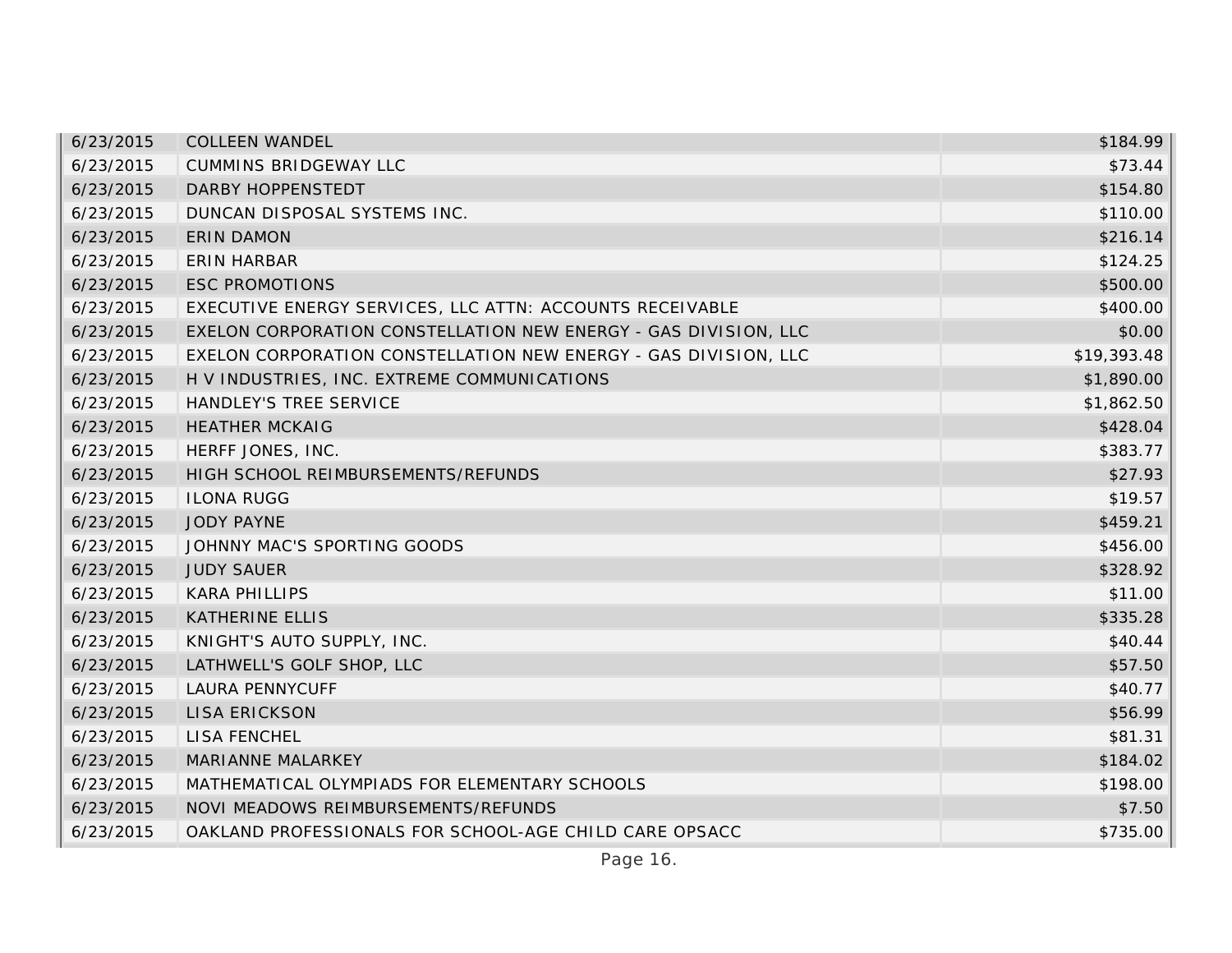| 6/23/2015 | <b>PAM POIRIER</b>                                                                               | \$32.70        |
|-----------|--------------------------------------------------------------------------------------------------|----------------|
| 6/23/2015 | PAM QUITIQUIT                                                                                    | \$172.47       |
| 6/23/2015 | PITSCO EDUCATION                                                                                 | \$909.50       |
| 6/23/2015 | PLYMOUTH PT SPECIALISTS                                                                          | \$3,054.55     |
| 6/23/2015 | <b>RENEA VOLLMER</b>                                                                             | \$199.64       |
| 6/23/2015 | <b>RICK GREEN</b>                                                                                | \$250.00       |
| 6/23/2015 | RONALD J. WEBBER                                                                                 | \$438.85       |
| 6/23/2015 | SEAHOLM HIGH SCHOOL                                                                              | \$560.00       |
| 6/23/2015 | <b>SERVICE SPORTS</b>                                                                            | \$65.00        |
| 6/23/2015 | SHEILA HOLLY                                                                                     | \$10.88        |
| 6/23/2015 | <b>SUE BARRICK</b>                                                                               | \$248.17       |
| 6/23/2015 | <b>TERRY GARCIA</b>                                                                              | \$22.41        |
| 6/23/2015 | <b>THOMAS MICHALSKI</b>                                                                          | \$146.27       |
| 6/23/2015 | <b>TOM TIMMER</b>                                                                                | \$75.00        |
| 6/23/2015 | VI-LCP NOVI OWNER LLC SHERATON DETROIT NOVI                                                      | \$40.17        |
| 6/23/2015 | <b>WILLIAM RAYMOND TOFILSKI</b>                                                                  | \$3,960.00     |
| 6/25/2015 | A & R REPAIRS BAKER'S KNEAD INC                                                                  | \$231.25       |
| 6/25/2015 | EVER KOLD REFRIGERATION                                                                          | \$265.00       |
| 6/25/2015 | <b>KAREN DIXON</b>                                                                               | \$79.22        |
| 6/25/2015 | CITY OF NOVI TREASURER'S OFFICE                                                                  | \$57,787.26    |
| 6/25/2015 | FIBER LINK, INC.                                                                                 | \$22,050.71    |
| 6/25/2015 | MCCARTHY & SMITH, INC. FOR NOVI COMMUNITY SCHOOL DISTRICT                                        | \$696,043.94   |
| 6/25/2015 | NETECH CORP.                                                                                     | \$0.00         |
| 6/25/2015 | NETECH CORP.                                                                                     | \$1,263,696.58 |
| 6/25/2015 | STATE OF MICHIGAN                                                                                | \$400.00       |
| 6/25/2015 | GREAT LAKES HIGHER EDUCATION GUARANTY CORPORATION ADMINISTRATIVE WAGE<br><b>GARNISHMENT UNIT</b> | \$148.76       |
| 6/25/2015 | ILLINOIS STUDENT ASSISTANCE COMMISSION                                                           | \$127.22       |
| 6/25/2015 | MISDU MICHIGAN STATE DISBURSEMENT                                                                | \$2,137.21     |
| 6/25/2015 | PHEAA PENNSYLVANIA HIGHER EDUCATION ASSISTANCE AGENCY                                            | \$147.09       |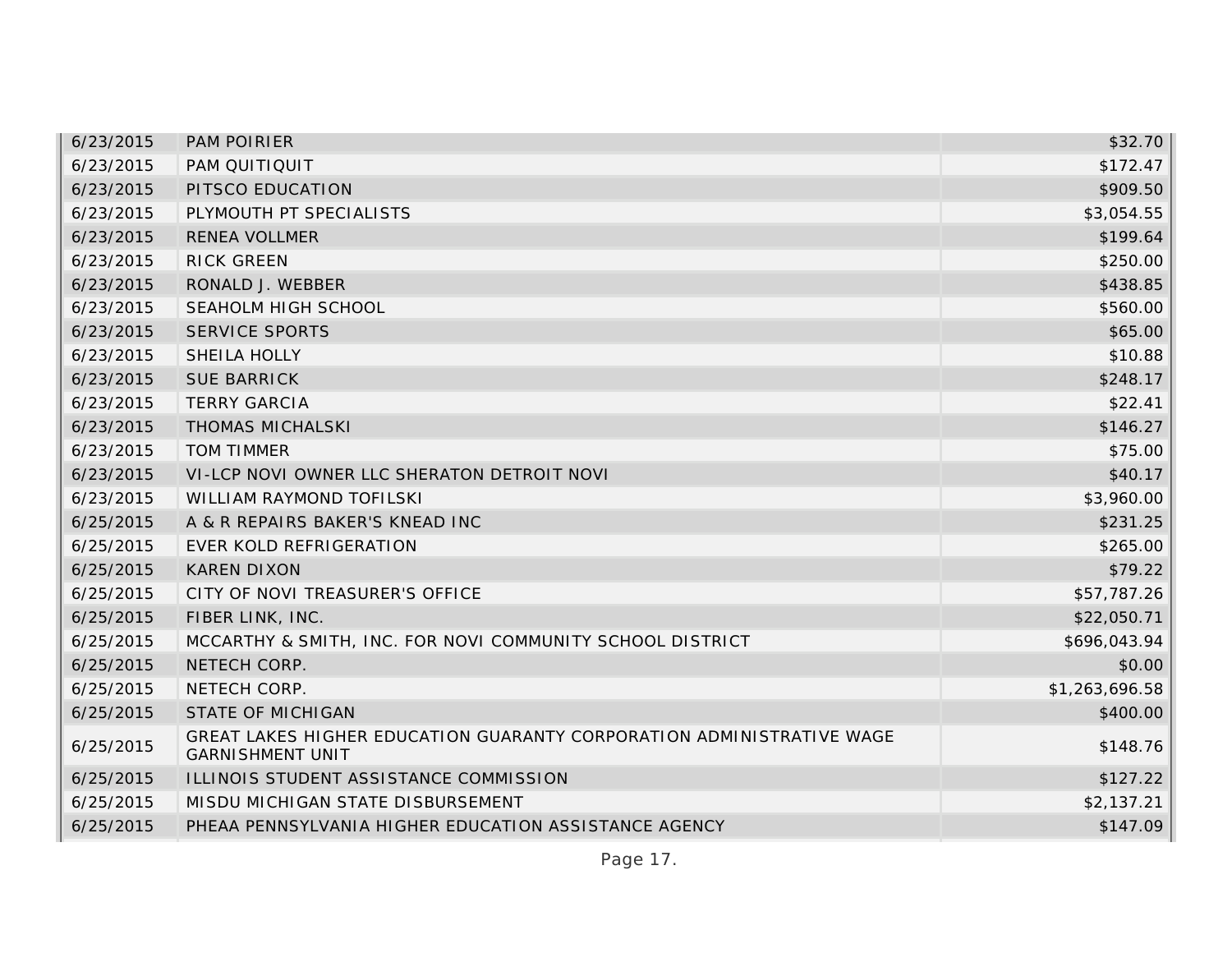| 6/25/2015 | U.S. DEPARTMENT OF EDUCATION STUDENT FINANCIAL ASSISTANCE/COLLECTIONS | \$591.31    |
|-----------|-----------------------------------------------------------------------|-------------|
| 6/25/2015 | ALEXANDRA FELICE                                                      | \$130.00    |
| 6/25/2015 | ALL AMERICAN EMBROIDERY                                               | \$1,053.50  |
| 6/25/2015 | <b>ALLIE LIPSON</b>                                                   | \$130.00    |
| 6/25/2015 | <b>ASHLEY KARINEN</b>                                                 | \$236.12    |
| 6/25/2015 | ATHLETIC REIMBURSEMENTS/REFUNDS                                       | \$130.00    |
| 6/25/2015 | ATHLETIC REIMBURSEMENTS/REFUNDS                                       | \$108.41    |
| 6/25/2015 | ATHLETIC REIMBURSEMENTS/REFUNDS                                       | \$130.00    |
| 6/25/2015 | AVENTRIC TECHNOLOGIES, LLC                                            | \$1,240.00  |
| 6/25/2015 | BANK OF UTAH - REFPAY TRUST ACCOUNT C/O REFPAY ACCOUNT 1557391380     | \$8,328.12  |
| 6/25/2015 | <b>BRAD HUSS</b>                                                      | \$1,080.25  |
| 6/25/2015 | <b>BRUCE LENINGTON</b>                                                | \$197.11    |
| 6/25/2015 | <b>CAROLYN CHANEY</b>                                                 | \$184.72    |
| 6/25/2015 | <b>CHAMPION CHEER</b>                                                 | \$12,531.00 |
| 6/25/2015 | COUGHLAN COMPANIES, INC. CAPSTONE                                     | \$128.10    |
| 6/25/2015 | COYOTE GOLF CLUB                                                      | \$160.00    |
| 6/25/2015 | DAVID PAUL POTTER                                                     | \$750.00    |
| 6/25/2015 | DEAF COMMUNITY ADVOCACY NETWORK                                       | \$107.95    |
| 6/25/2015 | DEERFIELD COMMUNITY COUNCIL PAYMENT/REIMBURSEMENT                     | \$777.18    |
| 6/25/2015 | DEERFIELD COMMUNITY COUNCIL PAYMENT/REIMBURSEMENT                     | \$74.22     |
| 6/25/2015 | DEERFIELD COMMUNITY COUNCIL PAYMENT/REIMBURSEMENT                     | \$449.90    |
| 6/25/2015 | DEERFIELD COMMUNITY COUNCIL PAYMENT/REIMBURSEMENT                     | \$284.85    |
| 6/25/2015 | DEERFIELD REIMBURSEMENTS/REFUNDS                                      | \$2,258.56  |
| 6/25/2015 | EZSTREAM.COM SCHOLASTIC TOOLS LLC                                     | \$50.00     |
| 6/25/2015 | FOLLETT SCHOOL SOLUTIONS, INC.                                        | \$1,890.12  |
| 6/25/2015 | JADE ANTOLEC                                                          | \$151.07    |
| 6/25/2015 | <b>KASEY ANN LOWNEY</b>                                               | \$130.00    |
| 6/25/2015 | <b>KATHERINE SIARTO</b>                                               | \$700.00    |
| 6/25/2015 | LYON OAKS GOLF CLUB                                                   | \$200.00    |
| 6/25/2015 | MAUREEN E. ZIEGLER SZ3 CONSULTING, INC.                               | \$3,382.60  |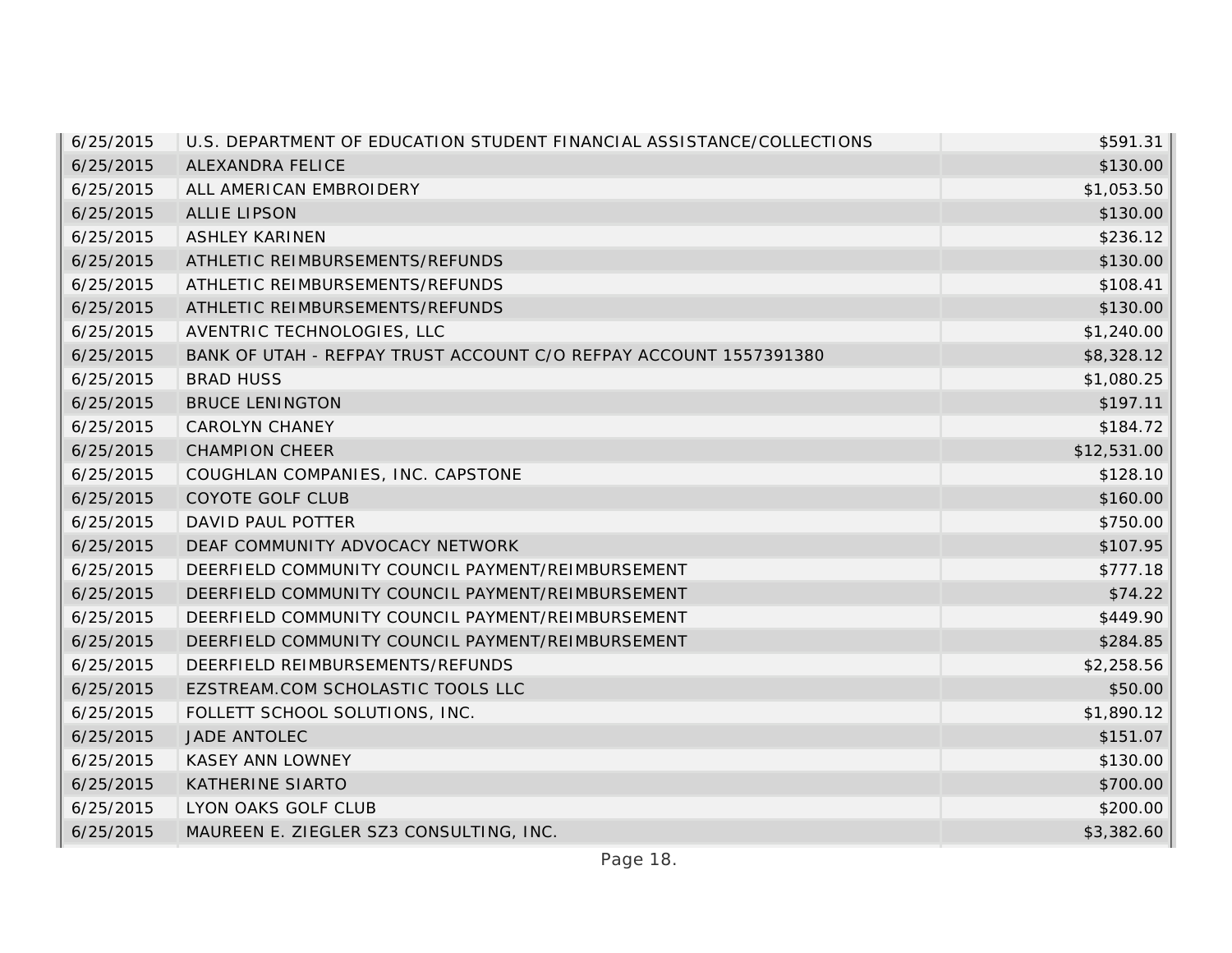| 6/25/2015 | MHSAA MICHIGAN H.S. ATHLETIC ASSOC.                 | \$1,998.54  |
|-----------|-----------------------------------------------------|-------------|
| 6/25/2015 | MICHAEL MASSUCCI                                    | \$500.00    |
| 6/25/2015 | MONARCH MAGIC COMPANY LLC                           | \$476.50    |
| 6/25/2015 | NEW HORIZONS REHABILITATION SERVICES, INC.          | \$540.00    |
| 6/25/2015 | OAK MANAGEMENT CORPORATION LYON OAKS BANQUET CENTER | \$143.60    |
| 6/25/2015 | <b>OAKLAND SCHOOLS</b>                              | \$6,530.00  |
| 6/25/2015 | ORCHARD HILLS PTO PAYMENT/REIMBURSEMENT             | \$24.57     |
| 6/25/2015 | ORCHARD HILLS PTO PAYMENT/REIMBURSEMENT             | \$353.40    |
| 6/25/2015 | PEDIATRIC HEALTH CONSULTANTS, INC.                  | \$15,900.45 |
| 6/25/2015 | PRO-ED                                              | \$687.45    |
| 6/25/2015 | SCHOOLPICTURES.COM AMERICAN PHOTO MARKETING, INC.   | \$186.50    |
| 6/25/2015 | STEVE PICKERING ALL AMERICAN FIELD HOCKEY CAMPS     | \$3,725.00  |
| 6/25/2015 | TEAM SPORTS INC.                                    | \$1,838.97  |
| 6/25/2015 | THE BUREAU OF LECTURES AND CONCERT ARTISTS INC.     | \$1,926.00  |
| 6/25/2015 | DISTRICT REIMBURSEMENTS/REFUNDS                     | \$668.25    |
| 6/29/2015 | TMP ARCHITECTURE, INC.                              | \$22,561.77 |
| 6/29/2015 | ABC MANAGEMENT INC. (ABC TRANSPORTATION)            | \$1,500.00  |
| 6/29/2015 | ACE TRANSPORTATION INC.                             | \$960.00    |
| 6/29/2015 | ALLEGRA PLYMOUTH                                    | \$4,085.69  |
| 6/29/2015 | ANGELA SOUTHWORTH                                   | \$144.78    |
| 6/29/2015 | BEAVER RESEARCH COMPANY                             | \$371.41    |
| 6/29/2015 | <b>BETH HENDERSON</b>                               | \$253.69    |
| 6/29/2015 | CATHERINE M. FARRIS                                 | \$150.28    |
| 6/29/2015 | CINTAS CORPORATION #31                              | \$94.50     |
| 6/29/2015 | COMMUNITY EDUCATION REFUND                          | \$460.00    |
| 6/29/2015 | COMMUNITY EDUCATION REFUND                          | \$274.00    |
| 6/29/2015 | COMMUNITY EDUCATION REFUND                          | \$510.00    |
| 6/29/2015 | COMMUNITY EDUCATION REFUND                          | \$40.00     |
| 6/29/2015 | COMMUNITY EDUCATION REFUND                          | \$250.00    |
| 6/29/2015 | COMMUNITY EDUCATION REFUND                          | \$274.00    |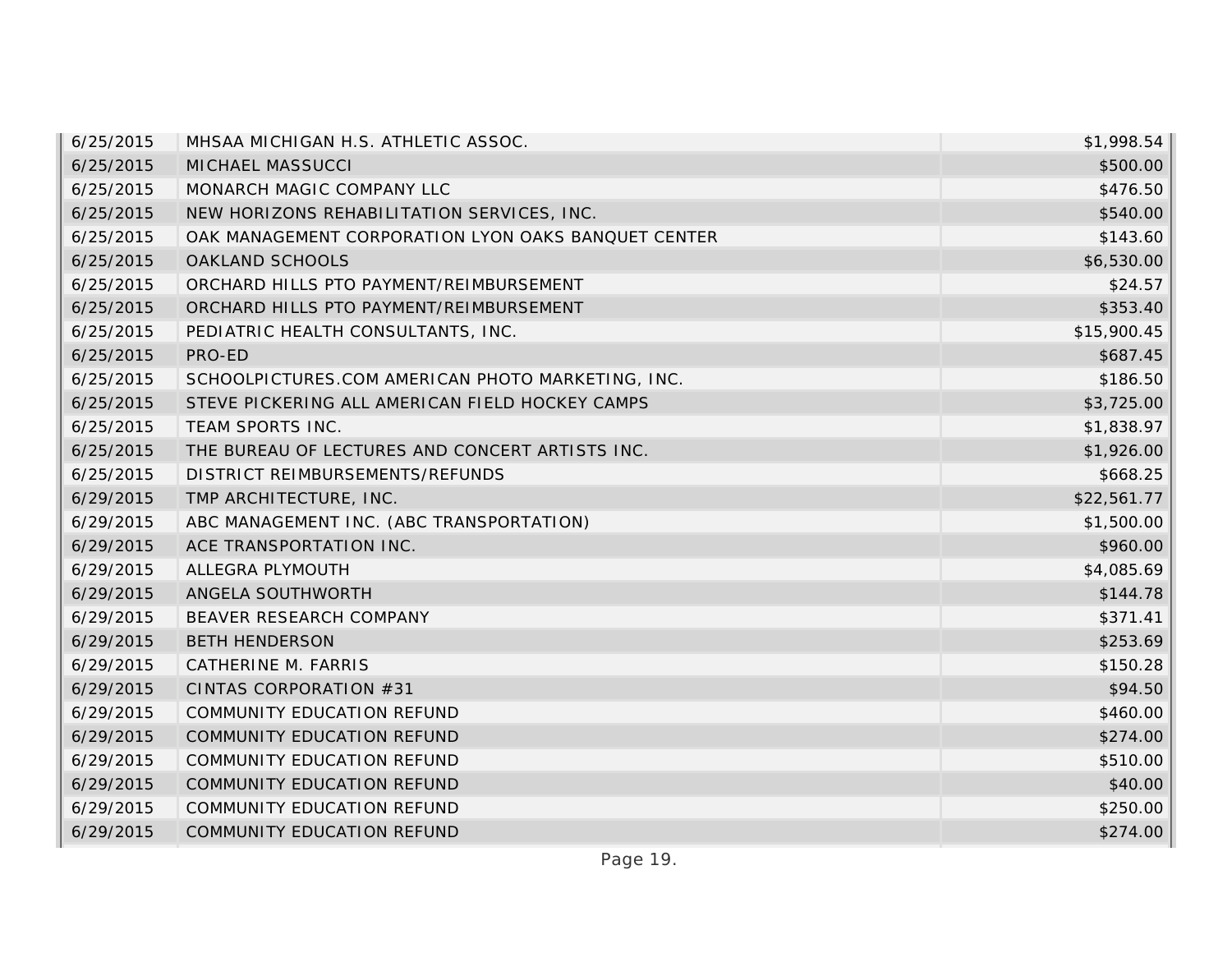| 6/29/2015 | <b>COMMUNITY EDUCATION REFUND</b>       | \$235.00    |
|-----------|-----------------------------------------|-------------|
| 6/29/2015 | COMMUNITY EDUCATION REFUND              | \$553.00    |
| 6/29/2015 | COMMUNITY EDUCATION REFUND              | \$255.00    |
| 6/29/2015 | COMMUNITY EDUCATION REFUND              | \$465.00    |
| 6/29/2015 | COMMUNITY EDUCATION REFUND              | \$250.00    |
| 6/29/2015 | CYNTHIA VALENTINE                       | \$98.90     |
| 6/29/2015 | DTE ENERGY                              | \$0.00      |
| 6/29/2015 | <b>DTE ENERGY</b>                       | \$9,353.41  |
| 6/29/2015 | <b>EMILY SAMUELS</b>                    | \$244.00    |
| 6/29/2015 | <b>EMU CONVOCATION CENTER</b>           | \$14,266.53 |
| 6/29/2015 | <b>FLASH GLASS</b>                      | \$95.00     |
| 6/29/2015 | HIGH SCHOOL REIMBURSEMENTS/REFUNDS      | \$87.00     |
| 6/29/2015 | <b>JENIFER MICHOS</b>                   | \$142.18    |
| 6/29/2015 | <b>JULIE BENNETT</b>                    | \$1,073.22  |
| 6/29/2015 | LAWSON PRODUCTS INC.                    | \$332.96    |
| 6/29/2015 | MAD CONCRETE, INC.                      | \$7,100.00  |
| 6/29/2015 | <b>MEGHAN HODGE</b>                     | \$62.49     |
| 6/29/2015 | MICHAEL DRAGOO                          | \$546.67    |
| 6/29/2015 | MICHELLE VANSTON                        | \$125.78    |
| 6/29/2015 | PARKVIEW PTO PAYMENT/REIMBURSEMENT      | \$100.00    |
| 6/29/2015 | PROVIDENCE OCCUPATIONAL HEALTH PARTNERS | \$191.00    |
| 6/29/2015 | SAFEWAY SHREDDING LLC                   | \$40.00     |
| 6/29/2015 | <b>SUSAN ANDERSON</b>                   | \$20.00     |
| 6/29/2015 | UNITY SCHOOL BUS PARTS                  | \$187.04    |
| 6/29/2015 | WORRY FREE TRANSPORTATION, INC.         | \$337.50    |
| 6/30/2015 | AT&T                                    | \$2,090.51  |
| 6/30/2015 | <b>BARBARA MCDOUGALL</b>                | \$89.70     |
| 6/30/2015 | <b>BRIAN GORDON</b>                     | \$799.24    |
| 6/30/2015 | <b>BRIDGET ROUHAN</b>                   | \$29.90     |
| 6/30/2015 | <b>CHARLES LACLEAR</b>                  | \$654.37    |